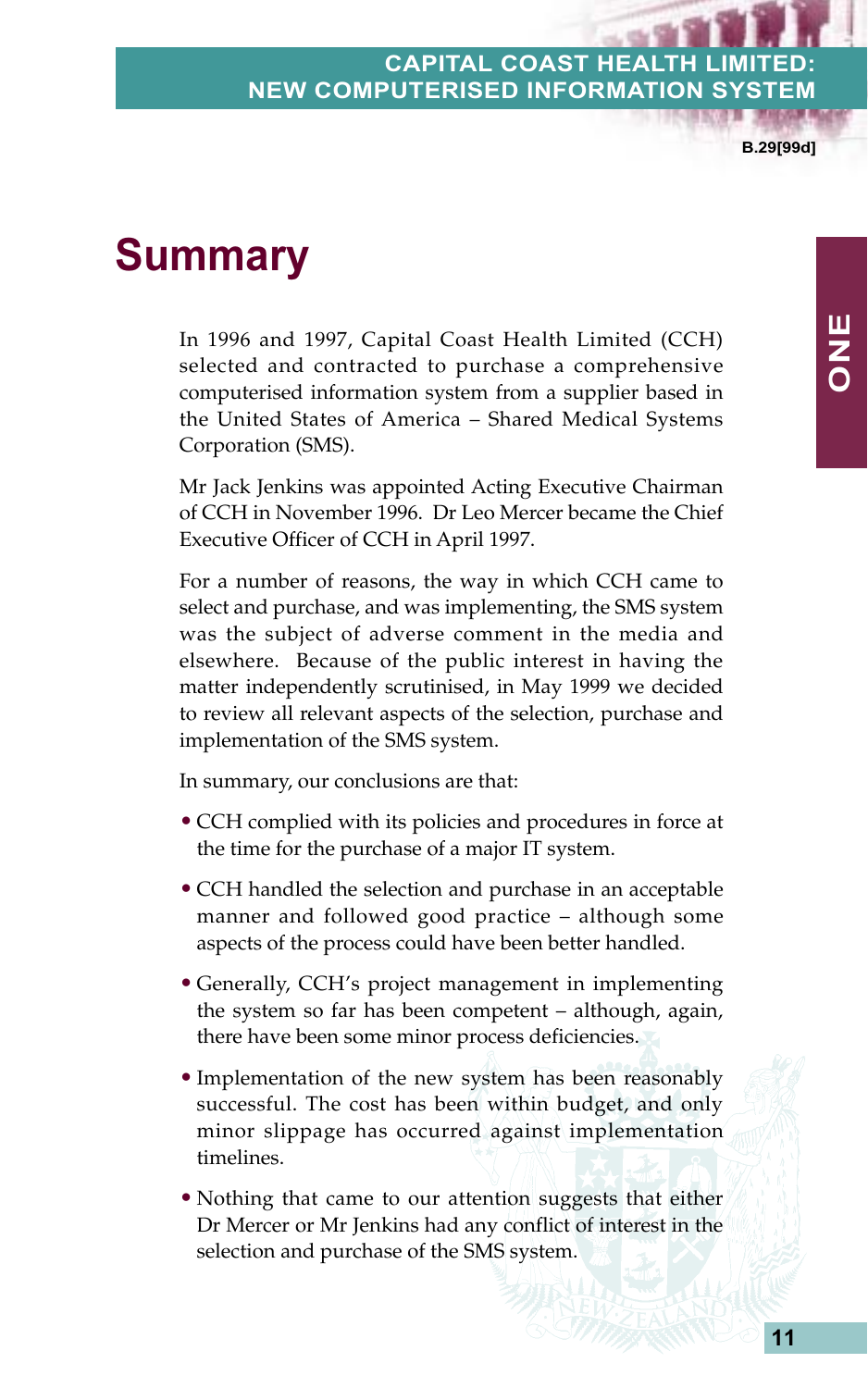- We are in some doubt that, in committing CCH to purchase the SMS system, Mr Jenkins had the express and unequivocal authority of the CCH Board. The shareholding Ministers and their advisers were aware that Mr Jenkins intended CCH to purchase the SMS system, and we have been told that the CCH Board was similarly aware.
- We consider that CCH has made some significant achievements in delivering against the objectives established in 1994 to improve its information systems.

CCH needs to concentrate now on gaining maximum benefit from the investment in technology by:

- appointing a new project sponsor (to replace Dr Mercer) to restore the necessary degree of commitment and drive;
- establishing a planned approach to improving clinical ownership of the technology; and
- allocating resources to redesigning processes and procedures to make better use of the technology now available.

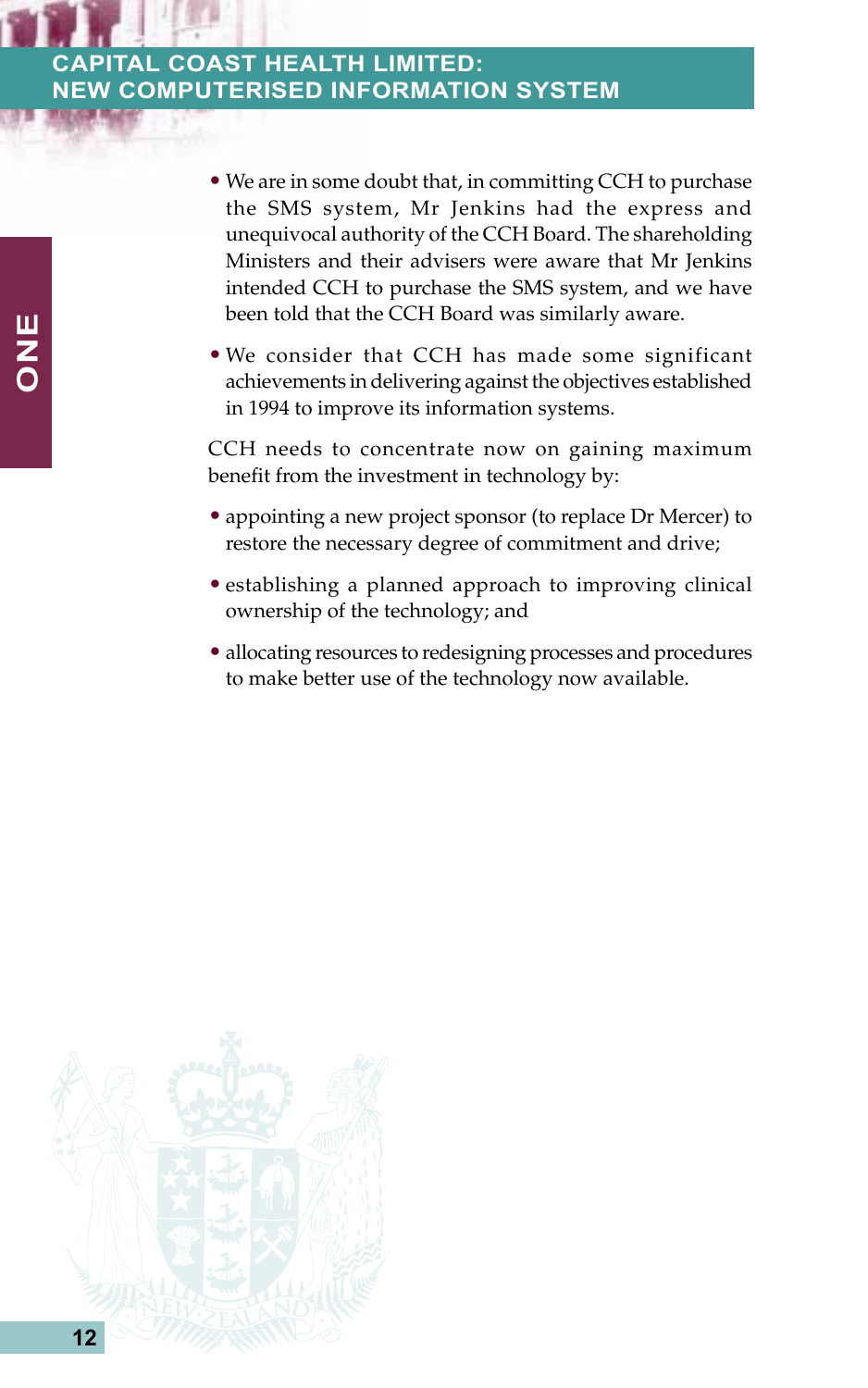**B.29[99d]**

# **Introduction**

# **Background**

- 1.001 Capital Coast Health Limited (CCH) provides a wide range of health care services through Wellington and Kenepuru Hospitals – including emergency, maternity, radiology, and laboratory services, and inpatient care in surgical and general wards.
- 1.002 The computerised information systems (IT systems) that CCH inherited from the former Wellington Area Health Board in 1993 were in a poor state. The systems were old, not integrated, unreliable, and did not provide hospital management with the information needed for effective health care management. The ineffectiveness of the IT systems also meant that CCH was unable to record and cost its activities accurately, adversely affecting its ability to secure appropriate funding from the Health Funding Authority and its predecessors.
- 1.003 In November 1993 an Information Systems Steering Committee (ISSC) – comprising the Chief Executive Officer, all general managers, the chief financial officer, and the information systems manager – was formed to oversee and ensure that a structured approach was taken to address these issues. An Information Systems Strategic Plan (ISSP) was developed for the three years to 1997, the cornerstones of which were to "standardise, improve, and innovate" (where possible) in the respective years. This approach concentrated on existing systems, maintaining a balance between immediate demands of the business and longerterm goals.
- 1.004 Existing systems lacked interfaces between one another and suffered from poor supplier support. CCH's "vision" was for an integrated system based on an electronic medical record and documented care plans, with the prime focus being delivering and collecting clinical information as close as possible to the point of care.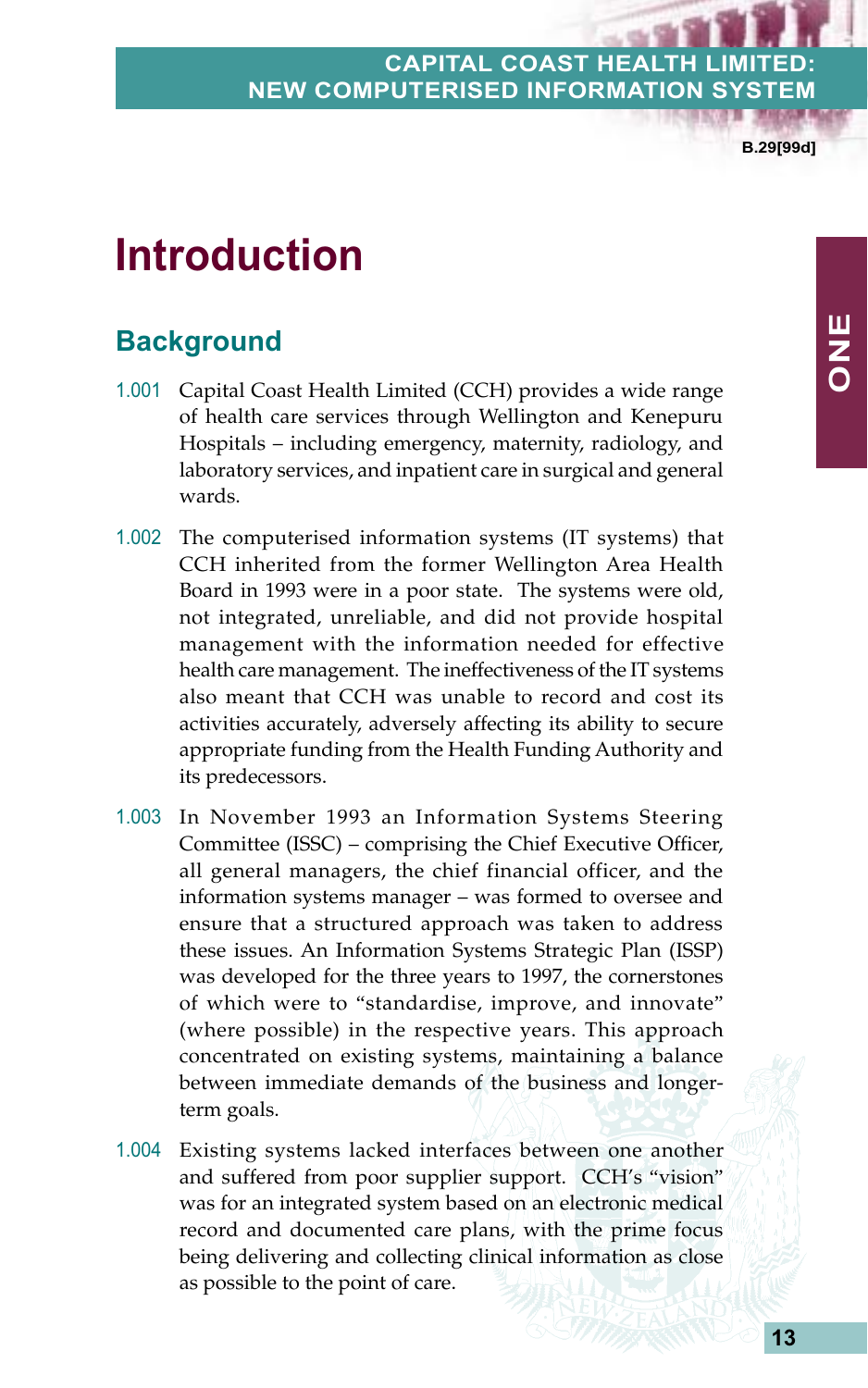- 1.005 In July 1995 the Board of CCH (the Board) created its own Information Systems Committee to provide high-level oversight and keep the Board informed of information system issues. The Committee approved a proposal to contract out the day-to-day management of IT systems and to seek a partner to advise CCH in achieving its longer-term goals of information system improvement and innovation. The ensuing tender process resulted in CCH contracting with EDS to provide those two services.
- 1.006 EDS identified a number of potential suppliers of health information systems who could deliver the solutions that CCH was seeking. After calling tenders Shared Medical Systems Corporation (SMS) was selected in October 1996 as the preferred supplier of the IT system to fulfil the CCH "vision", and contract negotiations began in November 1996. A contract for implementation of the SMS system was signed on 13 March 1997 and project-planning work began soon after.
- 1.007 In September 1997 "Project Iris" was started as an umbrella to carry out the separate projects to implement the six modules that were to make up the SMS system. The first module – Patient Registration and Accounting – was implemented during April and May 1998 and implementation of further modules is continuing. "Project Iris" is planned to be complete in June 2000.

#### **Our Review**

- 1.008 IT systems acquired by public sector entities have been the subject of considerable attention recently. CCH's acquisition of a system from SMS has given rise to adverse comment in the media and elsewhere about the way the system came to be selected and purchased, and whether it will be able to meet CCH's requirements. In addition, allegations have been made that some people involved in the selection and purchase had a conflict of interest.
- 1.009 The Health Committee of the House of Representatives was considering carrying out an inquiry into those matters. However, after we consulted with the Committee, and discussed the idea with the then chief executive of CCH (Dr Leo Mercer) who welcomed it, we decided to carry out our review.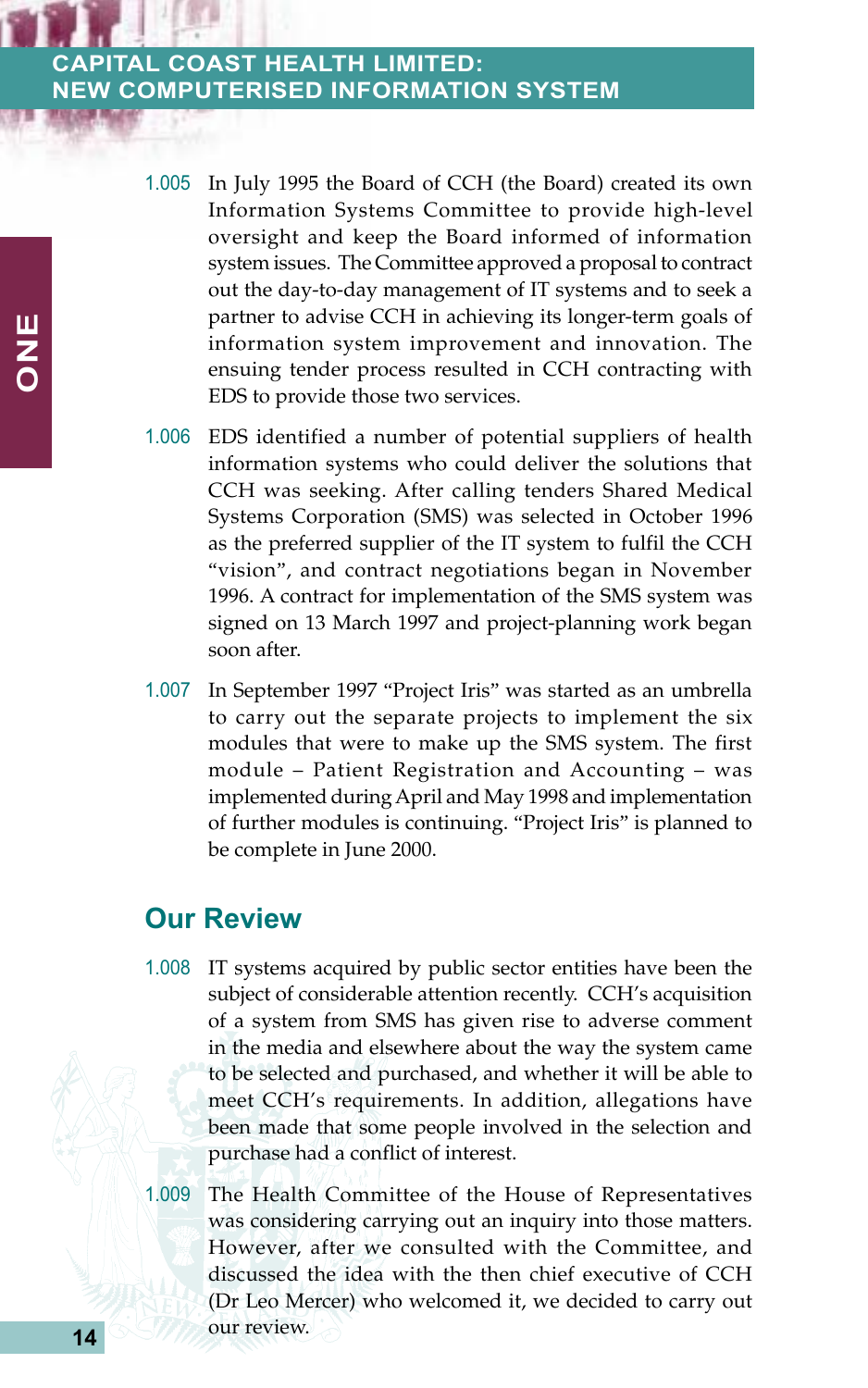**B.29[99d]**

**ONE**

# **History of the Project**

- 1.010 In late-1993/early-1994 a group of CCH senior managers and clinicians attended a conference in the USA on the Transitions Clinical Costing System and visited a number of hospitals in the USA and Canada. The visits included the Sioux Falls Hospital in South Dakota where the CCH group observed an integrated information system based around:
	- an electronic medical record;
	- electronic ordering of clinical services; and
	- documented, electronic clinical pathways (care plans);

which delivered and collected clinical information close to the point of care.

- 1.011 During 1994 CCH developed its Business Plan, which concentrated on upgrading hospital facilities. Funds were identified as being urgently needed for a building programme (replacement and refurbishment of hospital sites) and a programme to improve its information systems. The latter was driven by the "vision" described in paragraph 1.004. The ISSP was necessary to ensure that a structured approach was taken. Costs of achieving the "vision" were estimated at \$26.2 million.
- 1.012 The ISSP was published in November 1994, following wide consultation among staff (including clinicians). The strategy of the ISSP to address the identified shortcomings in the existing systems was:
	- Year 1 standardise existing systems and improve the IT infrastructure;
	- Year 2 improve the performance of systems where possible; and
	- Year 3 innovate by identifying and implementing clinical based systems.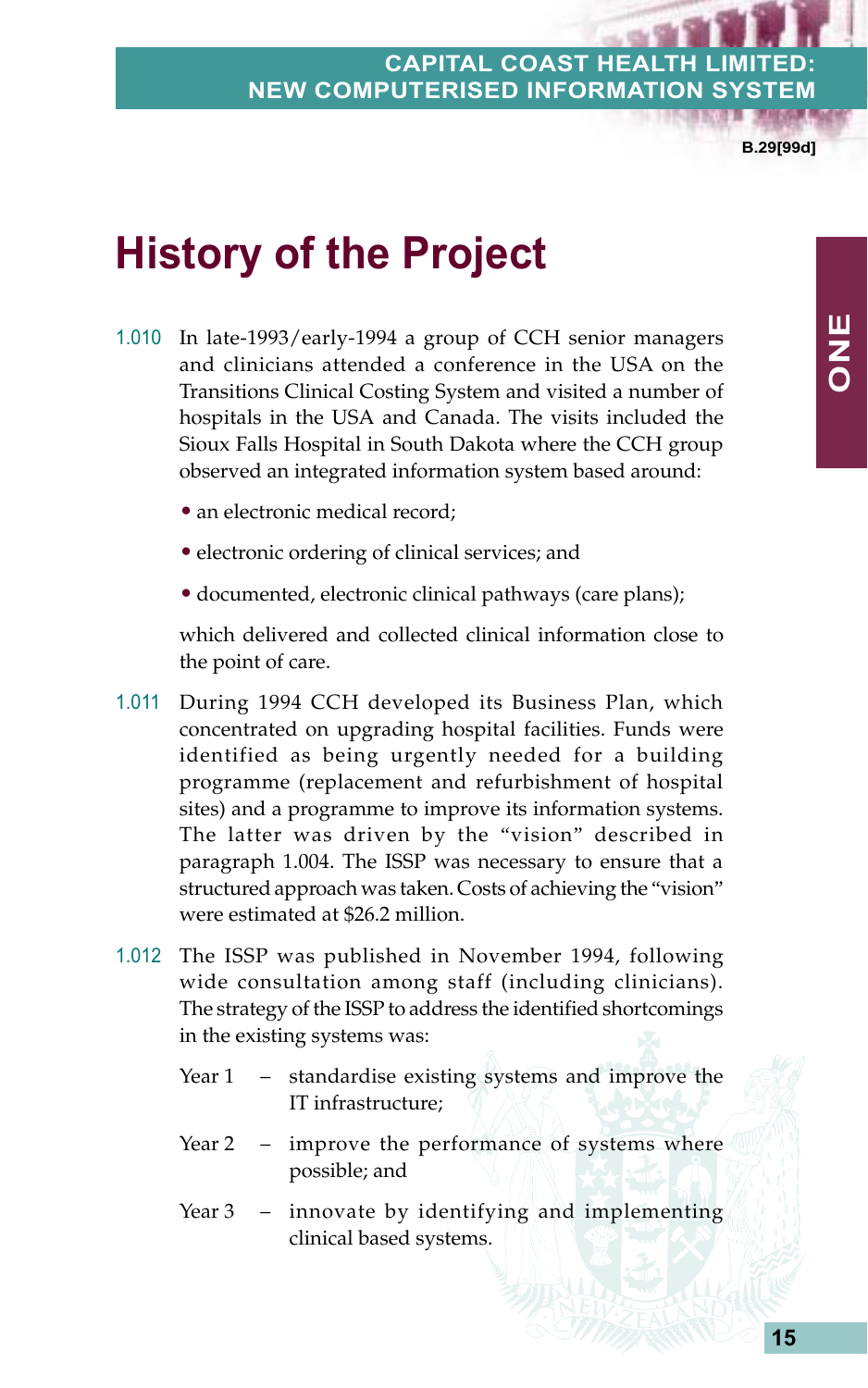- 1.013 In October 1995 the Community and Support Services department issued a request for proposals to meet its information system needs. A successful supplier – ANSO – was chosen and notified but, following the engagement of EDS (see paragraph 1.005), a second (modified) request was issued in February 1996 for a "Care Management System". ANSO and SMS responded. The project was not proceeded with.
- 1.014 In April 1996 EDS approached a number of providers of health information systems in the USA to identify any who might be interested in providing services in the New Zealand market. SMS and Cerner responded positively and were asked to demonstrate their respective systems.
- 1.015 EDS invited Dr Leo Mercer at that time Associate Professor, Texas Tech University Health Service Centre, El Paso, Texas – to New Zealand to deliver a presentation on 6 May 1996 to CCH clinicians on the benefits of effective information systems. (Dr Mercer also gave the presentation at Middlemore Hospital in Auckland during the same visit.)
- 1.016 Based on his clinical background and considerable experience in the implementation of clinical information systems, Dr Mercer was considered an expert in the field. He had performed some consulting work for SMS in the USA and his name was used by SMS as a reference contact. CCH and EDS shared the costs of Dr Mercer's visit to New Zealand.
- 1.017 Also in May 1996 EDS recommended to CCH that the "vision" for its IT systems could best be delivered by implementing an integrated health information network (IHIN) – consisting of all health care applications available on a network to all users. The recognised options were to:
	- identify and implement "best of breed" systems from multiple suppliers for each of the business areas; or
	- define detailed specifications and develop systems from scratch; or
	- select an "off the shelf" package solution from one supplier (which was considered a lower-risk option).
- 1.018 In accordance with the ISSP, CCH elected to proceed with the third option.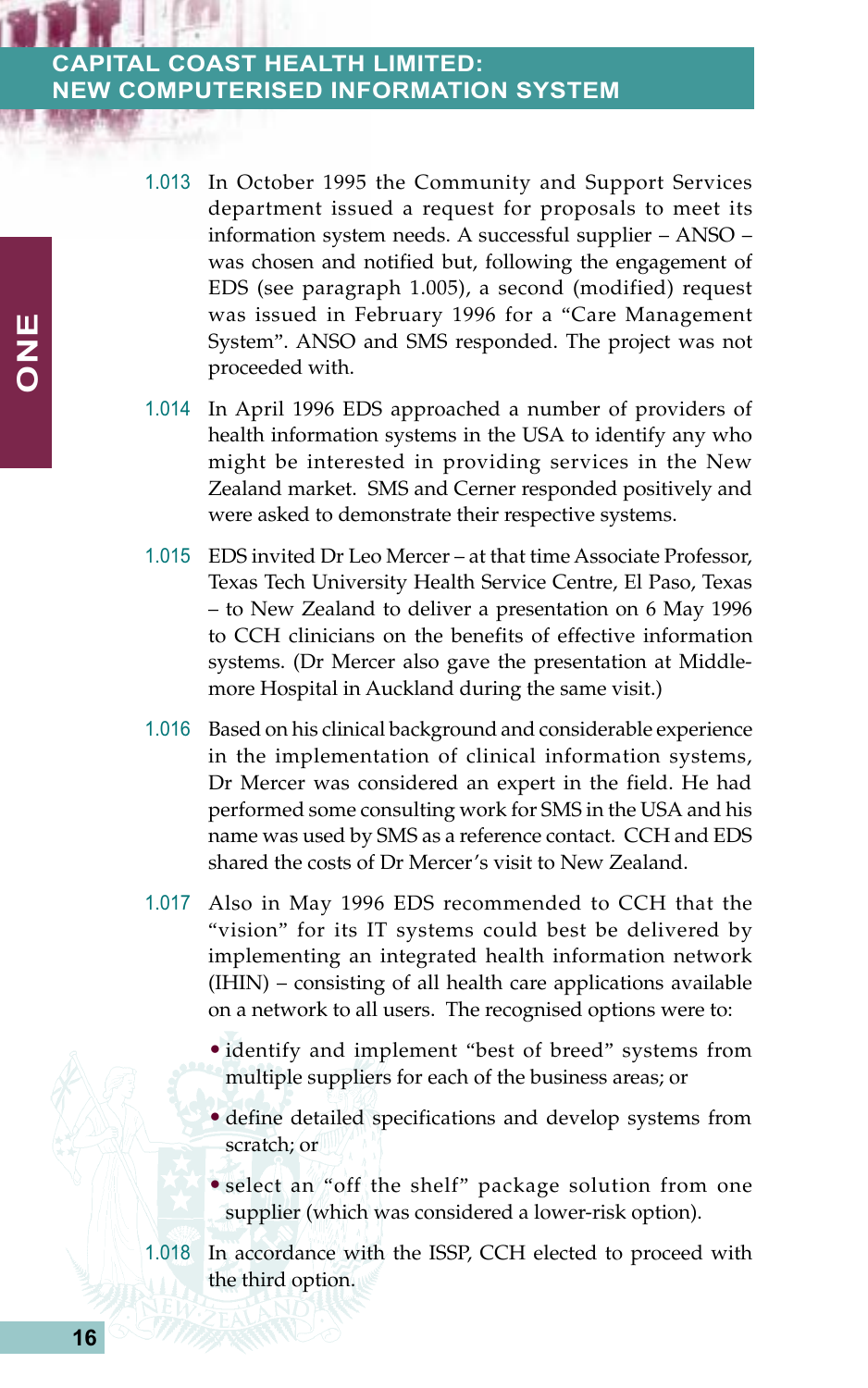**B.29[99d]**

- 1.019 In May and June 1996 representatives of SMS and Cerner demonstrated their respective systems and conducted workshops for clinical staff. Based on the demonstrations and workshops, clinical and information systems staff (including EDS) evaluated what functions each of the available modules would deliver. The result was that the SMS system was considered marginally better than the Cerner product. A significant factor in the users' assessment was that SMS was able to demonstrate established modules, whereas some of the Cerner modules had yet to be developed.
- 1.020 Around the same time CCH initiated "Project Quantum". The purpose of this project was to establish a change management programme and process re-engineering to underpin the five strategic initiatives set out in the Business Plan, of which IT systems was one. Consultants were engaged to undertake the project at a cost to CCH of approximately \$1.5 million. The ultimate result of the project was a conflict between re-engineering and new investment, and extreme difficulty in separating benefits that could be assigned to each approach. In both cases identified benefits exceeded \$20 million. CCH management decided that re-engineering would be continued only for Mental Health and Surgical Admissions.
- 1.021 However, on 17 June 1996 CCH determined that it would be necessary to invite tenders for the supply of new IT systems. A request for proposals was issued on 12 July 1996.
- 1.022 On 15 July 1996 (two weeks before tenders closed) EDS indicated that it wished to submit a joint proposal with SMS. CCH wrote to EDS on 16 July voicing its concerns about the integrity of the selection process. This resulted in EDS withdrawing from its engagement to advise CCH (but not from its engagement to manage CCH's IT systems – see paragraph 1.005).
- 1.023 Given the potential for a conflict of interest should EDS be involved in submitting a proposal – and the shortage of in-house information systems resources, CCH engaged other consultants (Deloitte & Touche Consulting, Working Knowledge, and Business Continuity Services) to help with the evaluation of proposals.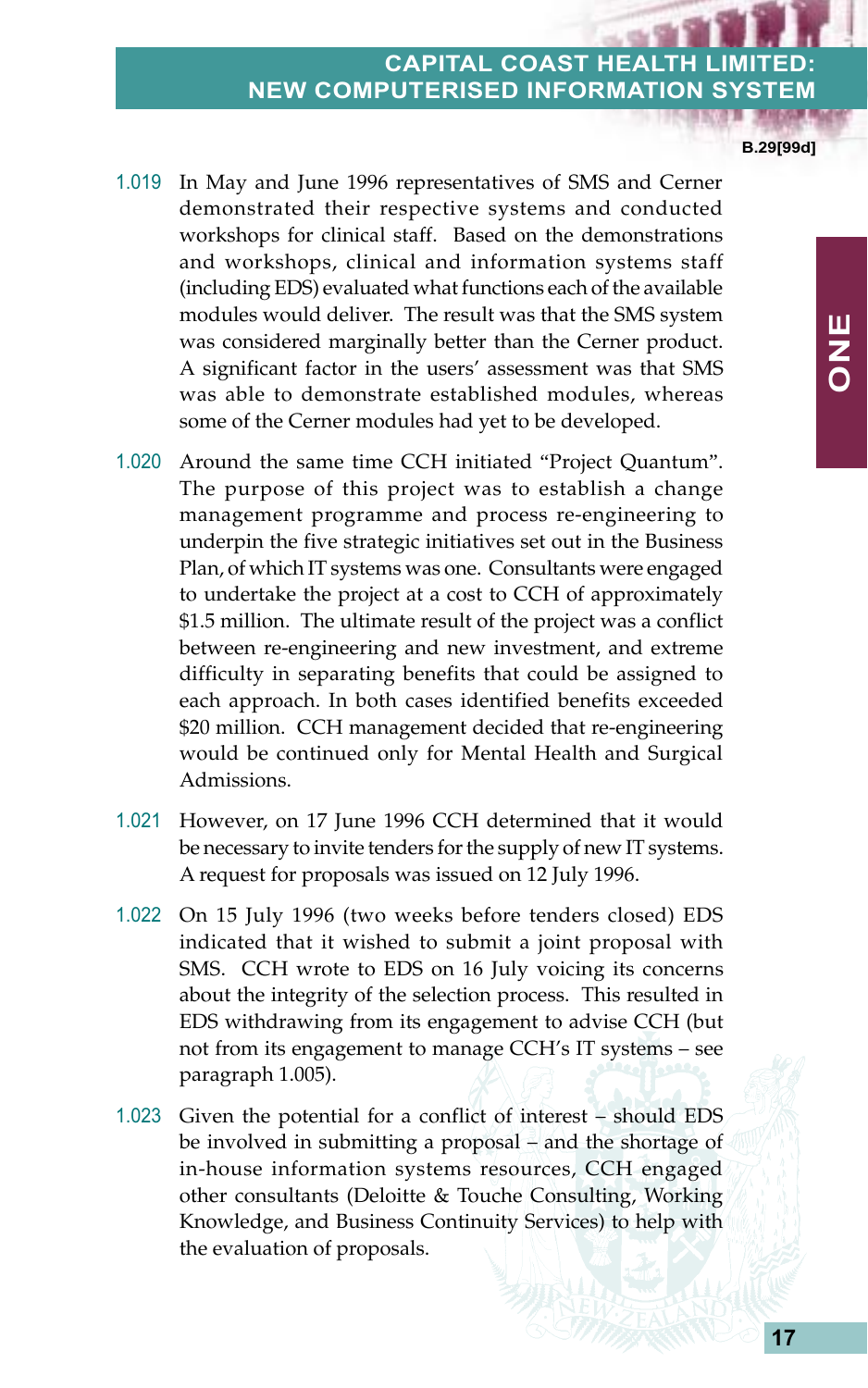- 1.024 The joint EDS/SMS proposal was presented in a manner that did not permit clear comparison with the proposal submitted by Cerner. SMS then advised CCH that it was prepared to submit a proposal without the involvement of EDS. Following advice to all four suppliers that responded to the request (see paragraph 1.055), the request for proposals was reissued on 18 September 1996 to all the previous respondents except McDonnell Douglas Information Systems Pty Ltd (MDIS) – which decided not to bid a second time.
- 1.025 The proposals received were evaluated in late-September 1996. With the exception of the SMS bid, proposals were the same as those submitted the first time. The evaluation team recommended to the ISSC that SMS be the preferred supplier.
- 1.026 The General Manager Finance and Information Services on behalf of the ISSC – prepared a paper for the Board meeting on 24 October 1996 stating that SMS was the preferred supplier and proposing further negotiations with the company. The paper also recommended that approval to proceed with further IT investment be withheld, pending the completion of the preliminary phase of "Project Quantum" (see paragraph 1.020) and resolution of CCH's fiscal problems. The Board did not discuss the paper – being preoccupied with its financial crisis – and the matter was held over until the next meeting.
- 1.027 In a memorandum of 7 November 1996 to Deborah Dickson-Freund of SMS, CCH's Chief Information Officer said that SMS had been recommended to the Board as the preferred supplier with which to proceed to the next stage of planning and negotiation. On 21 November 1996, the Board's Acting Executive Chairman (Mr Jack Jenkins) wrote to Ms Dickson-Freund undertaking *to initiate formal discussions to further define the business arrangements, and negotiate in good faith toward an agreement where the envisioned Integrated Health Information Network can be implemented*.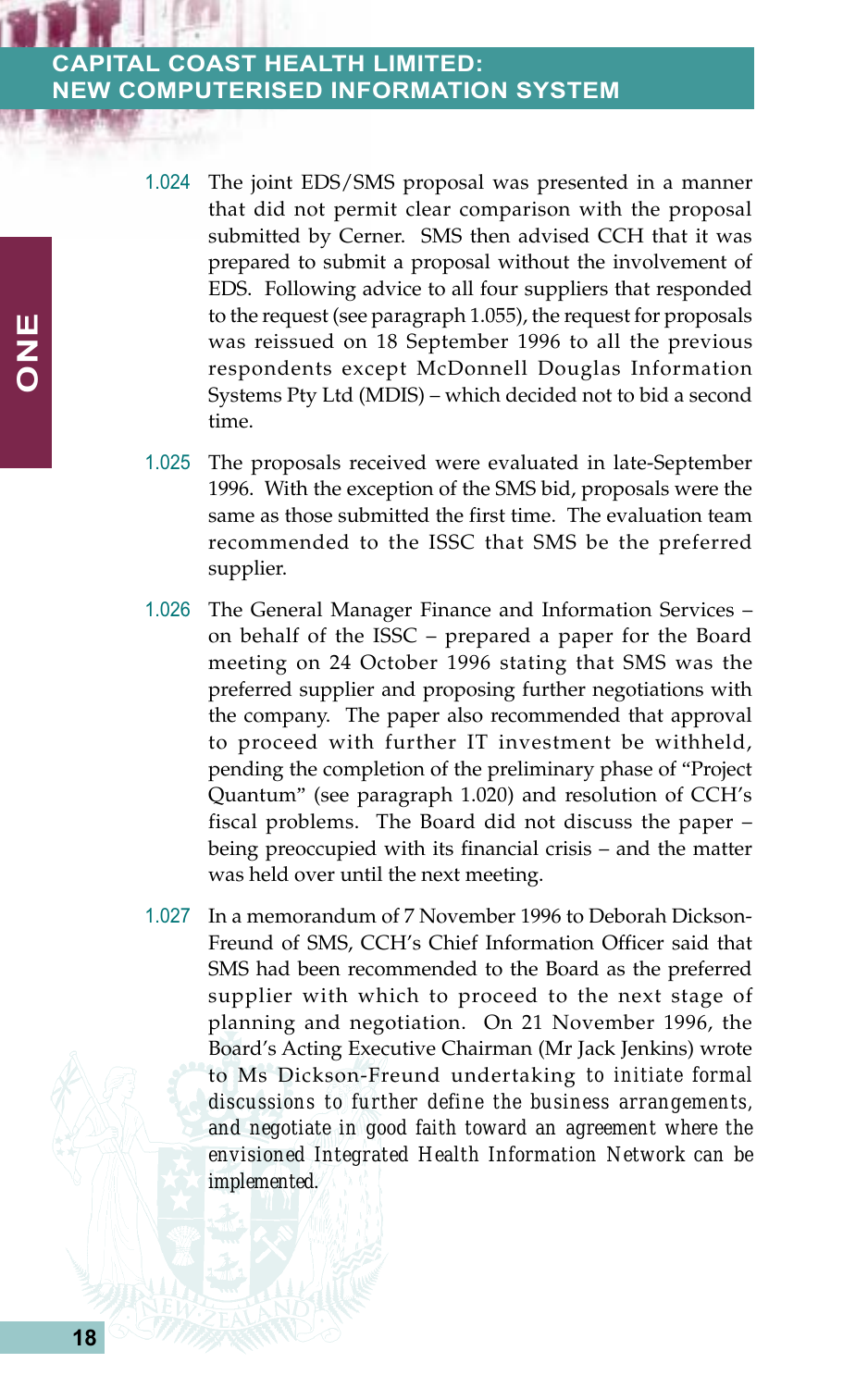1.028 Dr Mercer arrived at CCH on 5 March 1997, from when he was involved in the final negotiations with SMS. The contract with SMS was signed on 13 March 1997 by Mr Jenkins and countersigned by Dr Mercer as Chief Executive Officer designate.<sup>1</sup>

- 1.029 In August 1997 the Board approved capital investment in IT systems hardware and "Project Iris" (see paragraph 1.088) got under way the following month. Complementary applications to those making up the SMS system (such as ORSOS Theatre Management system and *Peoplesoft* Materials Management and Accounts Payable systems, where there was not a suitable SMS module available) were established as separate projects. Dr Mercer was sponsor of all the projects and also chaired the Project Control Group that had been set up to oversee their implementation (see paragraph 1.085).
- 1.030 The Patient Registration and Accounting modules were implemented during April and May 1998, replacing the former Admission, Discharge and Transfer systems for all except Mental Health patients. CCH has also set up a central registration process to handle referrals from General Practitioners using the new system.
- 1.031 The Hospital-Wide Scheduling module was implemented in May 1998 for all outpatient clinics that were previously scheduled using the old system. Other clinics have since been added. This is a multi-resource scheduling system that can be used to tailor appointments according to patient needs and ensure that all clinicians and equipment resources are available for an appointment.
- 1.032 The Electronic Medical Record module was implemented in September 1998 and, by the end of the year, seven years of historical laboratory and radiology results were added. This module of the SMS system holds the history of medical treatment for every patient and is also linked to the National Health Information System, maintained by the Ministry of Health. Patients are indexed using their National Health Index number.2

**B.29[99d]**

<sup>1</sup> Dr Mercer was issued with a New Zealand work permit on 8 April 1997, and his employment contract was signed on 10 June 1997.

<sup>2</sup> The index number is a unique identifier for every user of health care services.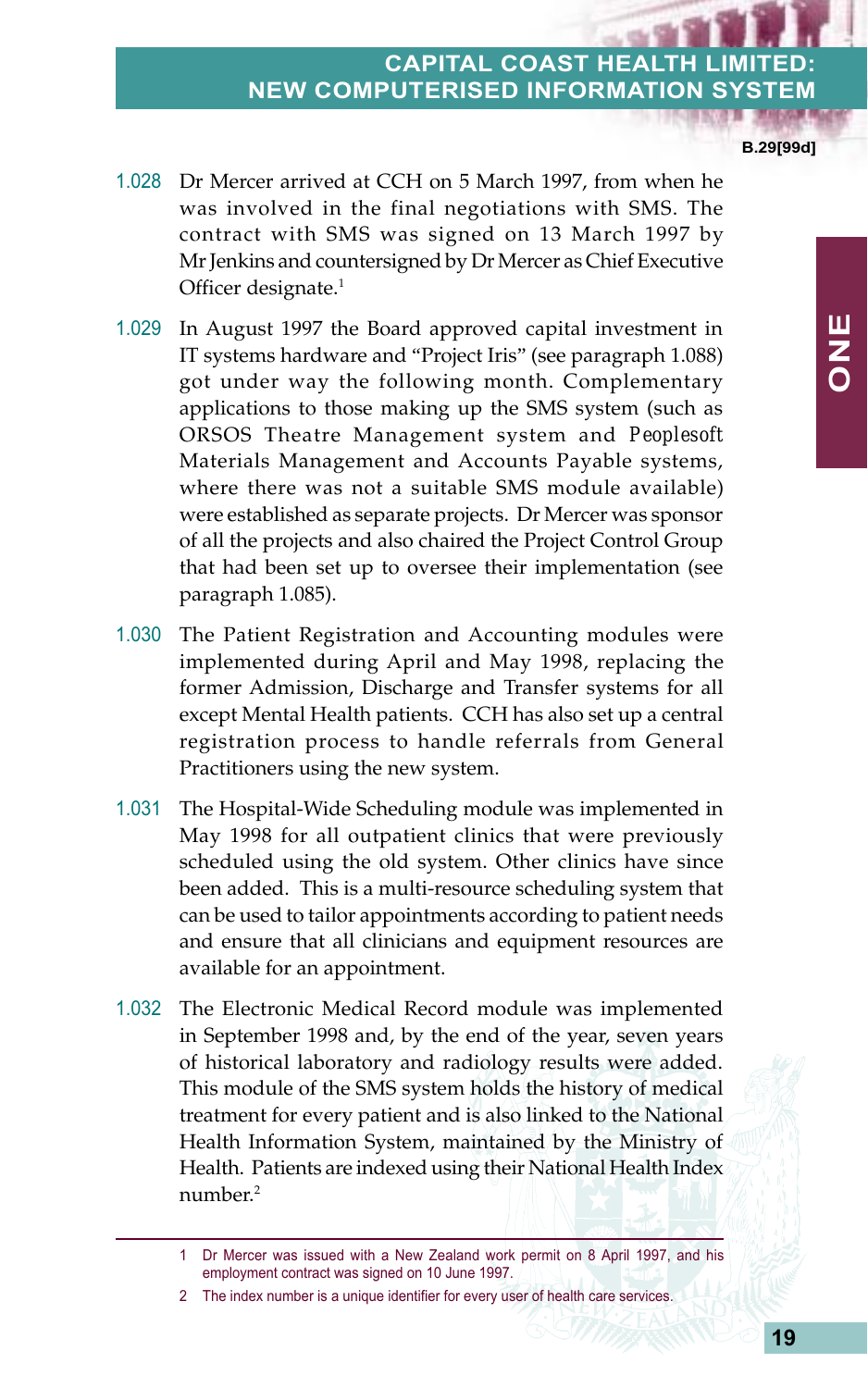- 1.033 The Radiology Management module was also implemented in September 1998. This module allows clinicians to order radiology services (such as x-rays) electronically and have the results transmitted back to them electronically. It also covers all other aspects of the radiology business, such as patient and film tracking and results reporting.
- 1.034 Again in September 1998, the Electronic Orders module was piloted in an inpatient ward and has been implemented elsewhere progressively since then. This module allows clinicians to order electronically a patient-related test, procedure, or therapy.
- 1.035 In February 1999 an attempt to implement the Laboratory module was unsuccessful due to software problems and process issues. Implementation is currently being re-evaluated. This module manages sample collection and results processing, and includes patient and specimen tracking using bar coding. The delay has meant that, as a contingency measure, the existing system has had to be upgraded to a Year 2000 compliant version.
- 1.036 The ORSOS Theatre Management system (which is not part of the SMS system) was implemented in December 1998. This system covers the scheduling of operations, equipment and surgical instrument tracking, inventory management, clinical documentation, and the management of surgical procedures in operating theatres.
- 1.037 The *Peoplesoft* Materials Management and Accounts Payable systems (also not part of the SMS system) were implemented in February 1999. These systems replace the Meditech Supply system and were required for Year 2000 compliance.

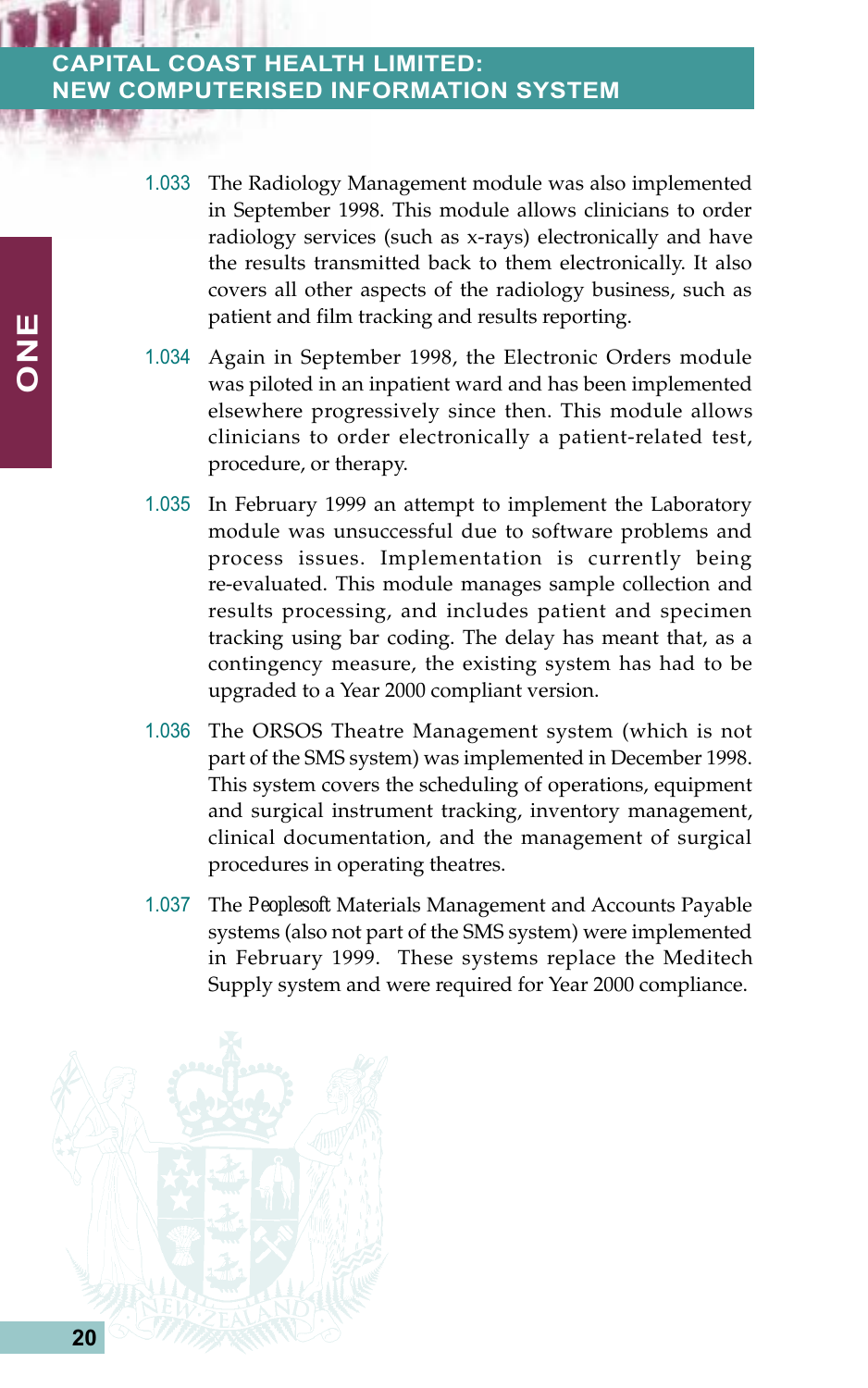**B.29[99d]**

**ONE**

# **Managing the Purchase**

# **What We Looked At**

- 1.038 Guidance as to good practice for identifying, evaluating, and selecting IT systems is available from a number of sources. The Information Technology Association of New Zealand (ITANZ) and the State Services Commission have published guidelines specific to the selection, procurement and management of IT projects. The 1995 Audit Office guide Good Practice for Purchasing by Government Departments<sup>3</sup> and the 1994 Ministry of Commerce guide *Government Purchasing in New Zealand: Policy Guide for Purchasers* provide benchmarks to measure purchasing practices against.
- 1.039 Our review of how CCH went about selecting and purchasing a new IT system to meet its needs consisted of:
	- assessing the adequacy of CCH's policies and procedures for purchasing major capital items, including IT systems;
	- testing compliance with those policies and procedures; and
	- testing whether the procedures followed met accepted good practice guidelines.

## **Policies for Major Purchases**

- 1.040 CCH had adequate policies and procedures for the purchase of major capital items. They addressed the development, review and approval of business cases and the procedures to be followed in obtaining capital expenditure approval. The policies and procedures were complied with.
- 1.041 The steps that CCH followed in the selection of the ANSO system (see paragraph 1.013) represented good practice in purchasing a major IT system. However, the steps did not reflect formally documented policies and procedures. The

<sup>3</sup> September 1995, ISBN 0 477 02848 9.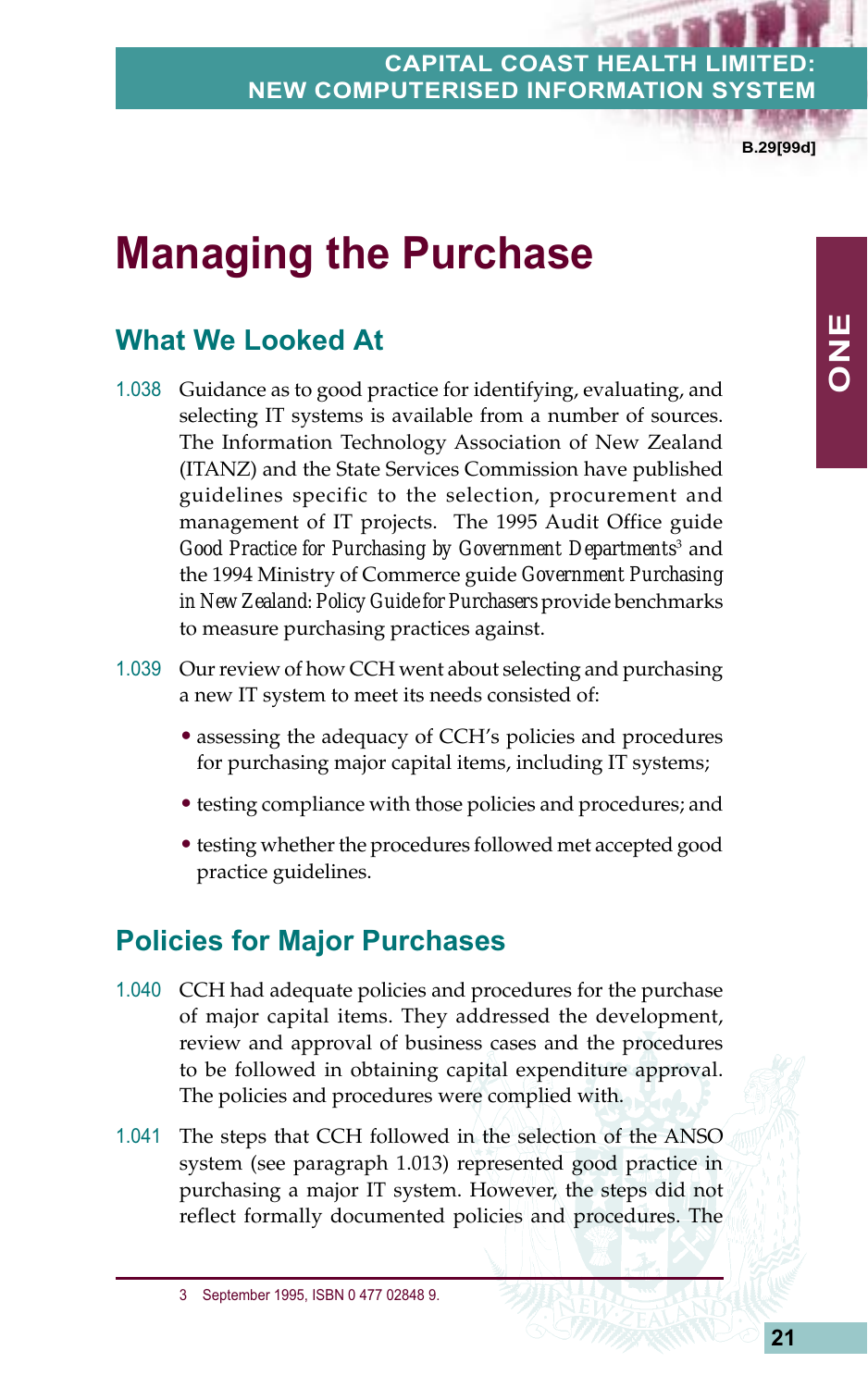same steps were followed in evaluating and selecting the SMS system – in that each step was completed – but not in the expected sequence (see paragraph 1.048).

#### *Conclusion*

- 1.042 Our conclusion is that CCH complied with its policies and procedures for the purchase of a major IT system that were in force at the time of selecting and purchasing the SMS system. While those policies and procedures were adequate they have since been reviewed and updated, resulting in:
	- the addition of policies and procedures for comparing and analysing options to support prioritisation in the Business Plan;
	- a new policy on "Project Justification Business Case Preparation"; and
	- establishment of a Project Support Unit to ensure that business cases, project plans, communication strategies, and accountabilities meet minimum set standards.
- 1.043 Procedures for major IT system purchases have been reviewed and are now formally documented.

## **Needs Analysis and Business Case**

- 1.044 CCH's "vision" of what it wanted its IT systems to deliver (see paragraph 1.004) drove the development of both the ISSP and the Business Plan. There was a clear understanding that – as existing business processes, procedures and information systems needed major redesign to achieve the vision – there was little point in spending valuable time and resources documenting existing systems for specification purposes.
- 1.045 Development of the ISSP was based on analysis of CCH's needs from clinical, business, and technical perspectives. The ISSP:
	- assessed the capability of existing systems to deliver the "vision";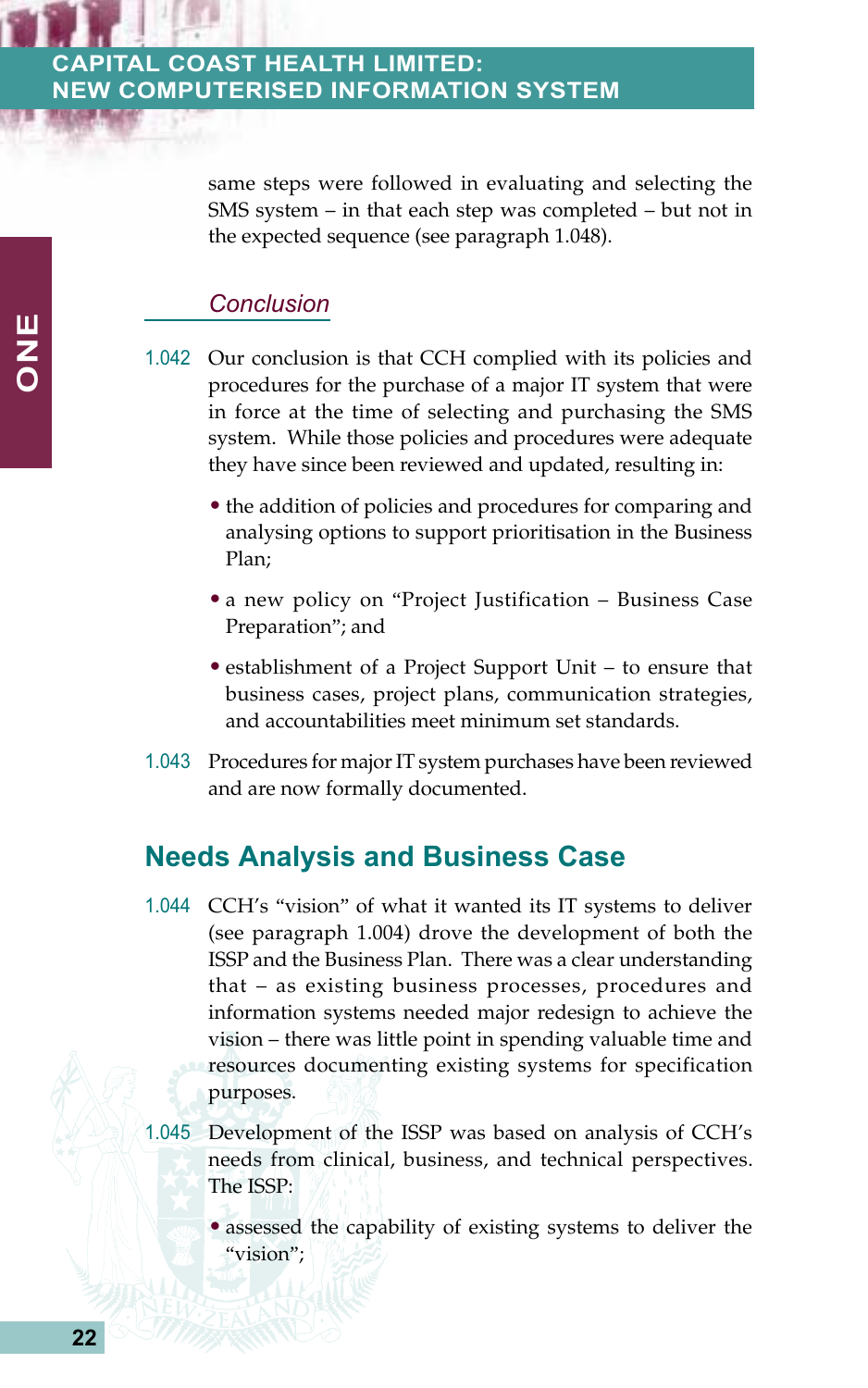**B.29[99d]**

**ONE**

- detailed the deficiencies in existing systems, which were described as lacking interfaces to other systems and suffering from poor supplier support; and
- adequately defined the high-level specifications for a new integrated IT system, which were used in the evaluation of potential solutions.
- 1.046 The existing systems were primarily administrative rather than clinical, in that few maintained clinical data that directly helped with providing care to the patient. There was also little feed-back on actual resources used for treatment – which meant that it was difficult to link activities to costs, analyse budget variances, or develop realistic budgets.
- 1.047 Application of the ISSP during 1995 focused on improving the support provided by existing systems, maintaining a balance between meeting the immediate demands of the business and achieving longer-term goals from implementing new systems. Work began on developing high-level and detailed business cases to support the investment required in new IT systems. By December 1995, 45 information system projects were in progress and a further 41 were waiting funding and approval.
- 1.048 A good quality business case was prepared for the IT system for which the Community and Support Services department issued a request for proposals (see paragraph 1.013). However, during 1996 CCH incurred significant costs (\$2.6 million) on developing detailed business cases for the systems that were to comprise the IHIN (see paragraph 1.017), which were not completed until after the SMS and Cerner systems had been demonstrated and the request for proposals issued to identify a preferred supplier. In addition, no detailed system specifications were prepared – reliance was placed on the high-level specifications in the ISSP.
- 1.049 Considerable effort and resources were also spent on "Project Quantum" during 1996.
- 1.050 By selecting an "off-the-shelf" packaged solution as the core of its integrated IT system CCH minimised the potential risks to the organisation.

**23**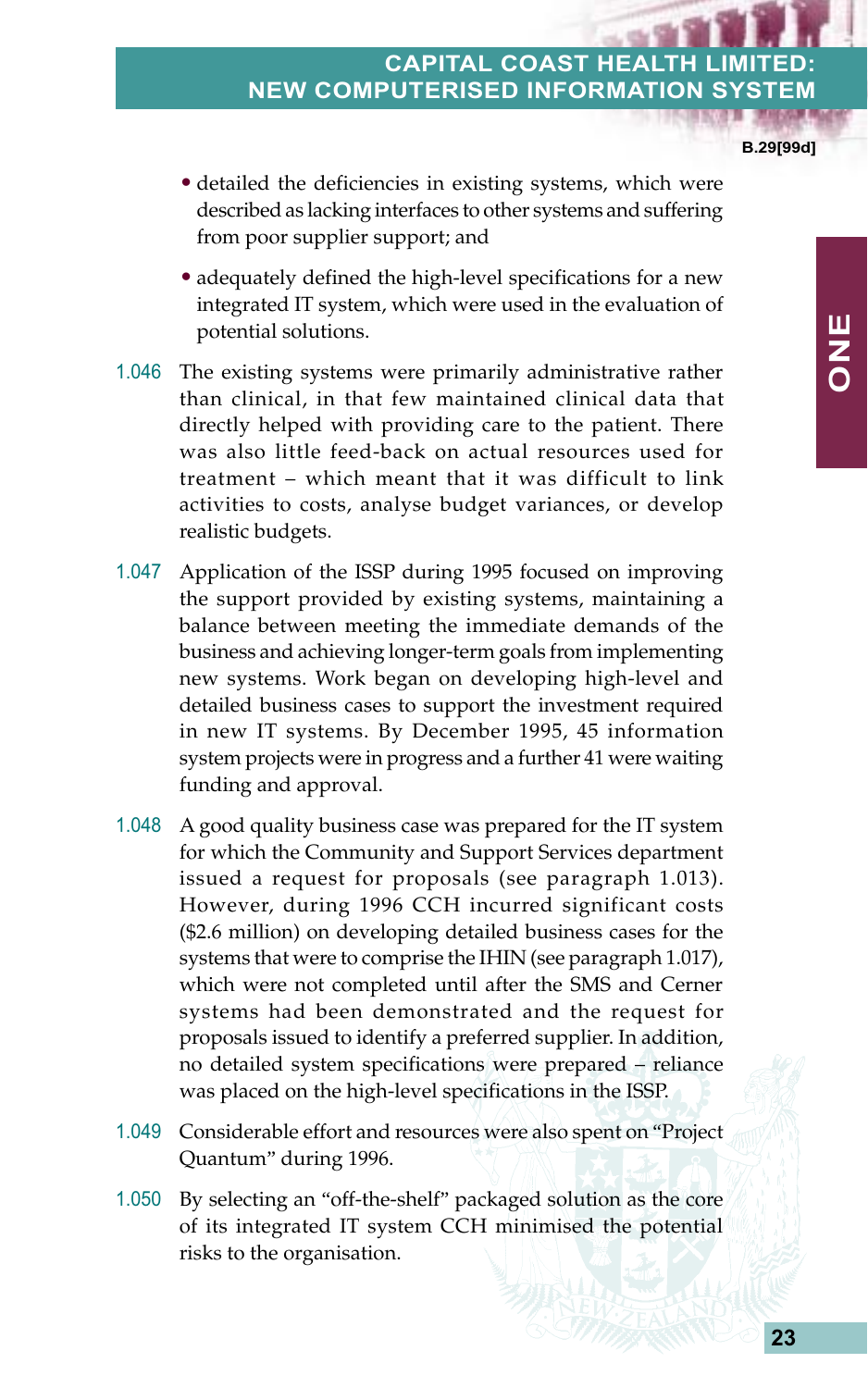#### *Conclusions*

- 1.051 In our view, the ISSP represented an adequate needs analysis for the new IT system that CCH wanted. Nevertheless, it was not good purchasing practice to select the successful supplier and system before completing proper business cases and detailed system specifications – which should have been used in evaluating the proposals.
- 1.052 We are also of the view that CCH, having selected the lower-risk option of an "off-the-shelf" solution in the form of the SMS system, need not have completed the detailed business cases to support the purchase of the SMS system after it and the Cerner system had been demonstrated and the request for proposals issued to identify a preferred supplier.

## **Conducting the Tender**

- 1.053 The EDS Health Industry Executive had translated CCH's broad requirements for a clinical services system into the IHIN. In accordance with CCH's requirement that an "offthe-shelf" packaged solution was preferable to developing a system from scratch, EDS approached a number of health information system providers in the USA to identify any that would be interested in providing systems solutions in the New Zealand market. There may have been some advantage to CCH if, considering EDS's global health industry associations, EDS had cast the net more widely to identify potential solutions.
- 1.054 Given the time already spent on developing business cases and the known results of the SMS and Cerner evaluations, the ISSC recommended to the Board, and the Board agreed, that a fast-track process for evaluating any tender proposals be adopted. The aim was earlier implementation and achievement of benefits by:
	- limiting the choice of suppliers and systems; and
	- performing less detailed evaluations of systems.
- 1.055 In July 1996, CCH issued a request for proposals to SMS and Cerner for the supply of the modules to make up the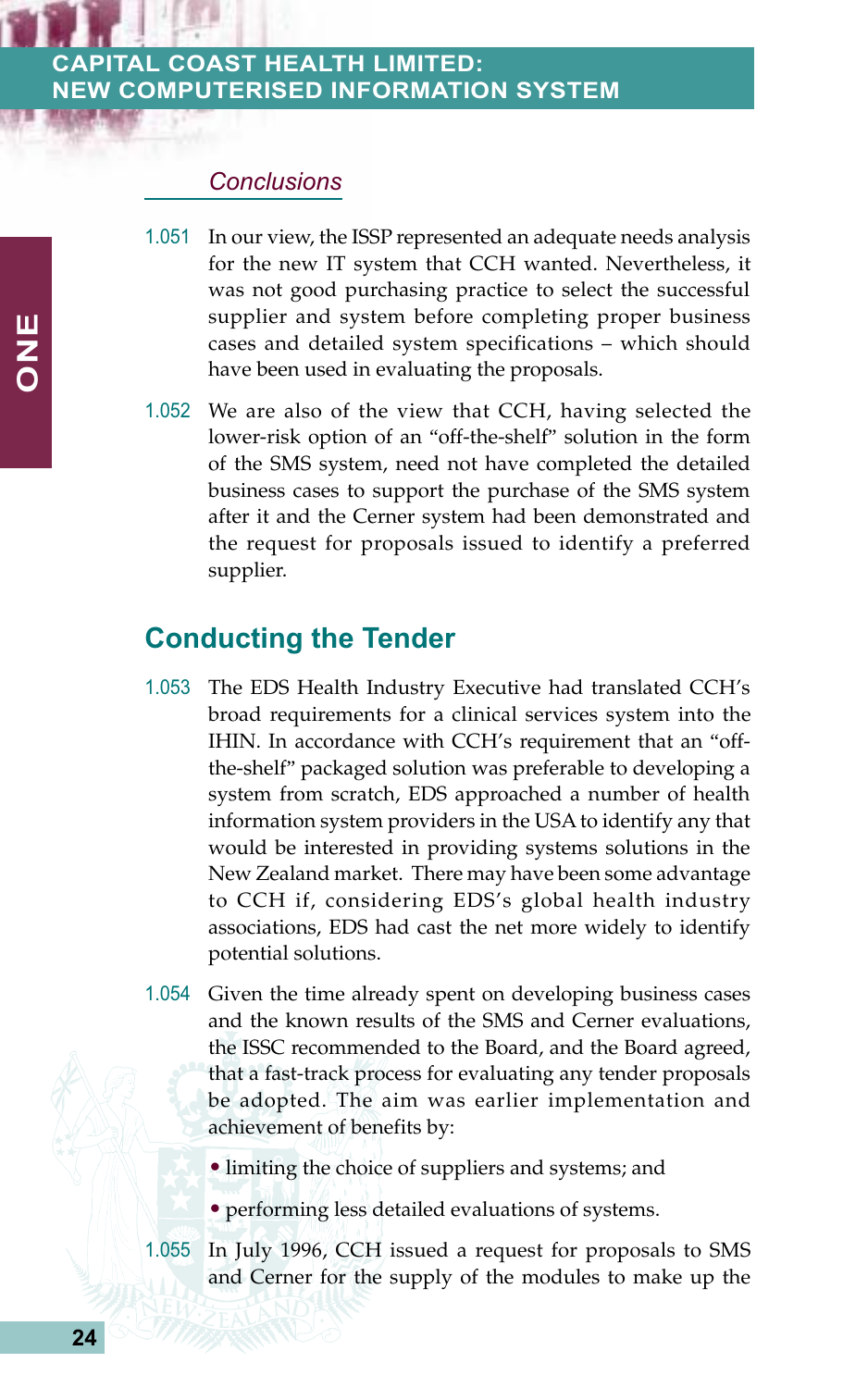**B.29[99d]**

**ONE**

IHIN, concentrating on pricing and support issues. Two other organisations – MDIS and Trak Systems Pty Ltd – also asked for, and were given, the opportunity to submit a proposal.

- 1.056 Proposals were received from all four of those suppliers except that SMS submitted its proposal jointly with EDS. Because EDS had assisted CCH to find potential suppliers, EDS would have had a clear conflict of interest in also assisting CCH to evaluate the proposals. CCH therefore engaged other consultants to assist it in that task (see paragraph 1.023).
- 1.057 SMS then indicated that it wished to submit a bid on its own. CCH took appropriate legal advice and, consistent with accepted good practice, reissued the request for proposals in September 1996. The request was not reissued to MDIS because it had said it would not bid a second time.
- 1.058 Because of EDS's withdrawal from the joint proposal with SMS and the need for the successful supplier to work with EDS as IT systems manager, CCH engaged EDS to provide limited assistance in the evaluation process for proposals received from the second request. EDS collected the evaluation results, which were then collated by CCH staff. The evaluation results were confirmed with users.

#### *Conclusions*

- 1.059 In our view, CCH conducted the tender in accordance with proper procedure.
- 1.060 However, we are also of the view that CCH having already employed EDS as its IT *systems manager* (with the consequent reduction in in-house expertise) – by also engaging EDS as its IT *adviser* put itself in the position of being overly dependent on EDS.
- 1.061 That dependency created the risks that CCH might not receive from EDS the impartial advice it had a right to expect, and could be perceived to be open to influence from EDS in reaching its decisions on IT systems. Nevertheless, we have seen no evidence to suggest that either of those risks was realised. Furthermore, the contract between CCH and EDS contained conditions designed to protect CCH from conflict of interest on the part of EDS.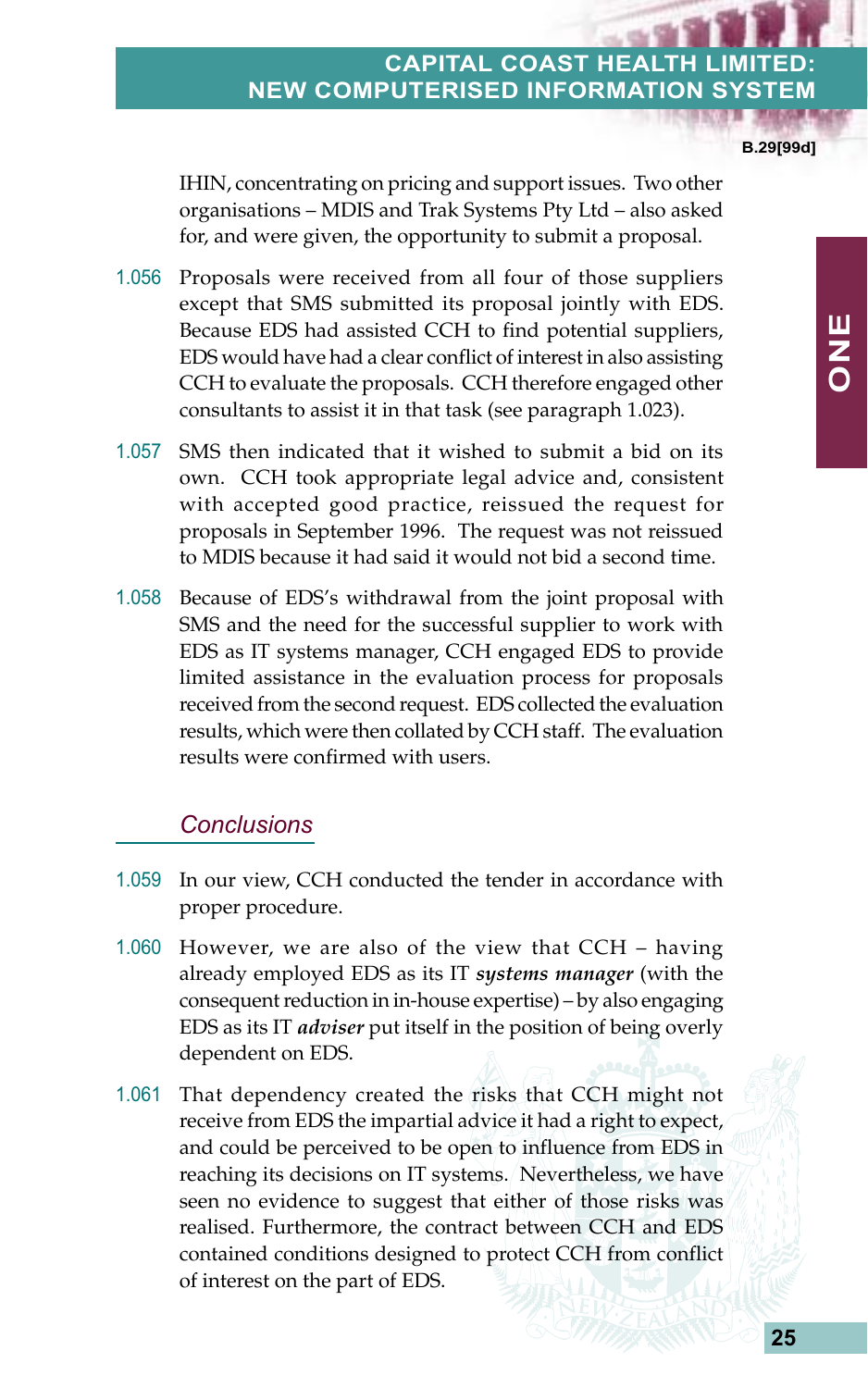## **Selecting the Preferred Supplier**

- 1.062 Given CCH's "vision" for a new IT system and its preference for a low-risk solution, the decision to evaluate potential solutions based on demonstrations and workshops of a tried and true system was reasonable. However, the choice of supplier and system was made from the limited selection of two interested potential suppliers out of the nine that EDS said it had approached.
- 1.063 Of the nine organisations that EDS told CCH it had approached, only two – SMS and Cerner – expressed interest. Both were asked to demonstrate their systems and conduct workshops for clinical staff, which they did before CCH issued the request for proposals. MDIS and Trak Systems demonstrated their systems after putting in proposals in response to the request.
- 1.064 Based on the demonstrations and workshops, clinical and information systems staff (in conjunction with EDS) evaluated the functions that each available module would deliver. Detailed criteria against which the functions could be evaluated were not available (because of the decision to not document existing processes), but the evaluation process was thorough in establishing whether the functions provided would satisfy requirements for a clinically based information system.
- 1.065 A significant factor in the users' assessment was that SMS was able to demonstrate established modules, whereas some of the Cerner modules had yet to be developed. As neither supplier had an adequate theatre management module, the ORSOS system – recommended by SMS as a suitable solution that could be integrated with its system – was selected.
- 1.066 Evaluation of the systems demonstrated by SMS and Cerner, and evaluation of the proposals received from the second request, resulted in the ISSC submitting a paper to the Board stating that SMS should be the preferred supplier and proposing further negotiations with the company.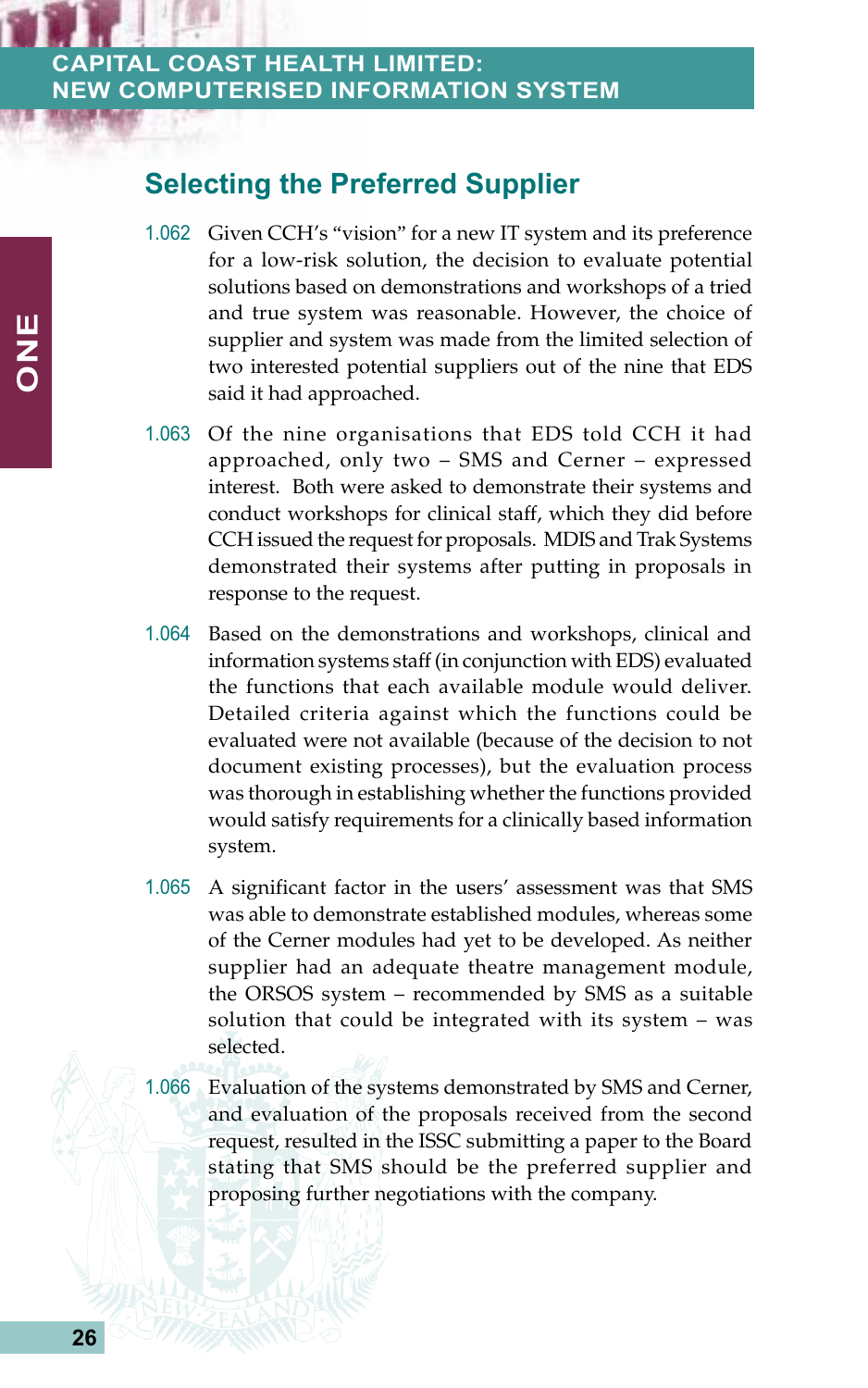**B.29[99d]**

**ONE**

#### *Conclusions*

- 1.067 CCH chose its preferred supplier from the limited range of two suppliers found by EDS – CCH having discounted two other potential suppliers that responded to the first request for proposals, only one of which responded to the second request and was not considered suitable. In effect, CCH chose the selective tender method of establishing potential suppliers.
- 1.068 Subject to that choice, in our view CCH followed accepted good practice in selecting SMS as its preferred supplier.

# **Letting the Contract**

- 1.069 On 21 November 1996 (three days after his appointment as Acting Executive Chairman) Mr Jenkins wrote to Deborah Dickson-Freund of SMS. He undertook *to initiate formal discussions to further define the business arrangements, and negotiate in good faith toward an agreement where the envisioned Integrated Health Information Network can be implemented*.
- 1.070 From that time on Mr Jenkins continued to take sole responsibility for negotiating the contract with SMS – although he was assisted later by Dr Mercer in securing terms and conditions that achieved a better sharing of risks between CCH and SMS.
- 1.071 The Deputy Chairman Dr Richard Bush told us that the Board was kept informed of progress in the contract negotiations, but it was not party to the details of the contract.
- 1.072 The contract was finalised and on 13 March 1997 signed on behalf of CCH by Mr Jenkins and Dr Mercer as Chief Executive Officer designate.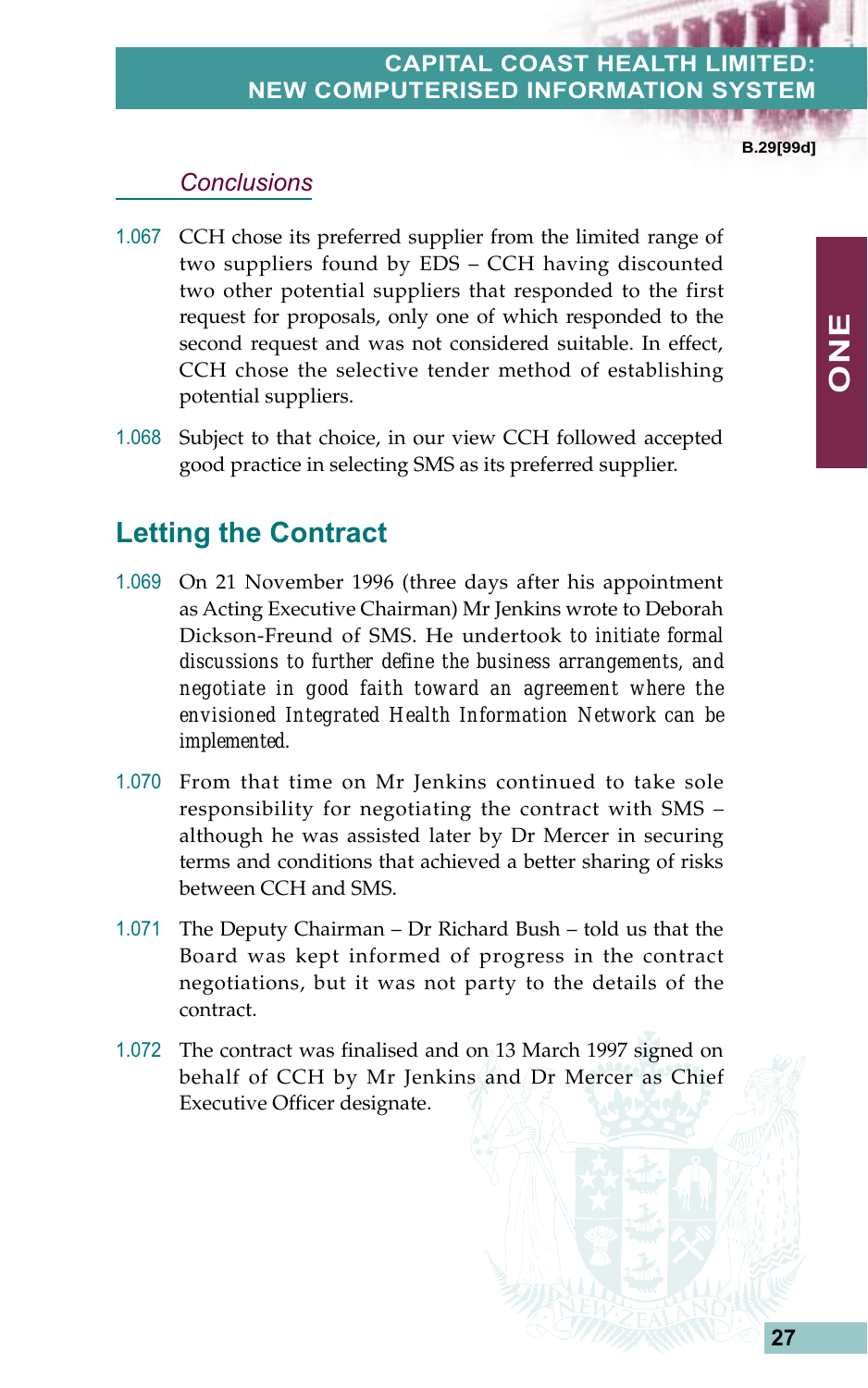## **Reporting to the Board**

- 1.073 Shortly after his appointment in November 1996, Mr Jenkins suggested that the Board (which normally met monthly) should meet weekly. His intention was to keep the Board informed of the work of the change team that he headed (see paragraph 1.127). However, weekly meetings did not occur because members came from diverse locations.
- 1.074 There is a lack of documentation on what information was being provided to the Board at this time. We have been told that there were "in camera" information sessions before Board meetings without company members or members of the change team present, but no record was made of these sessions. Members of the change team also reported to the Board at its meetings.

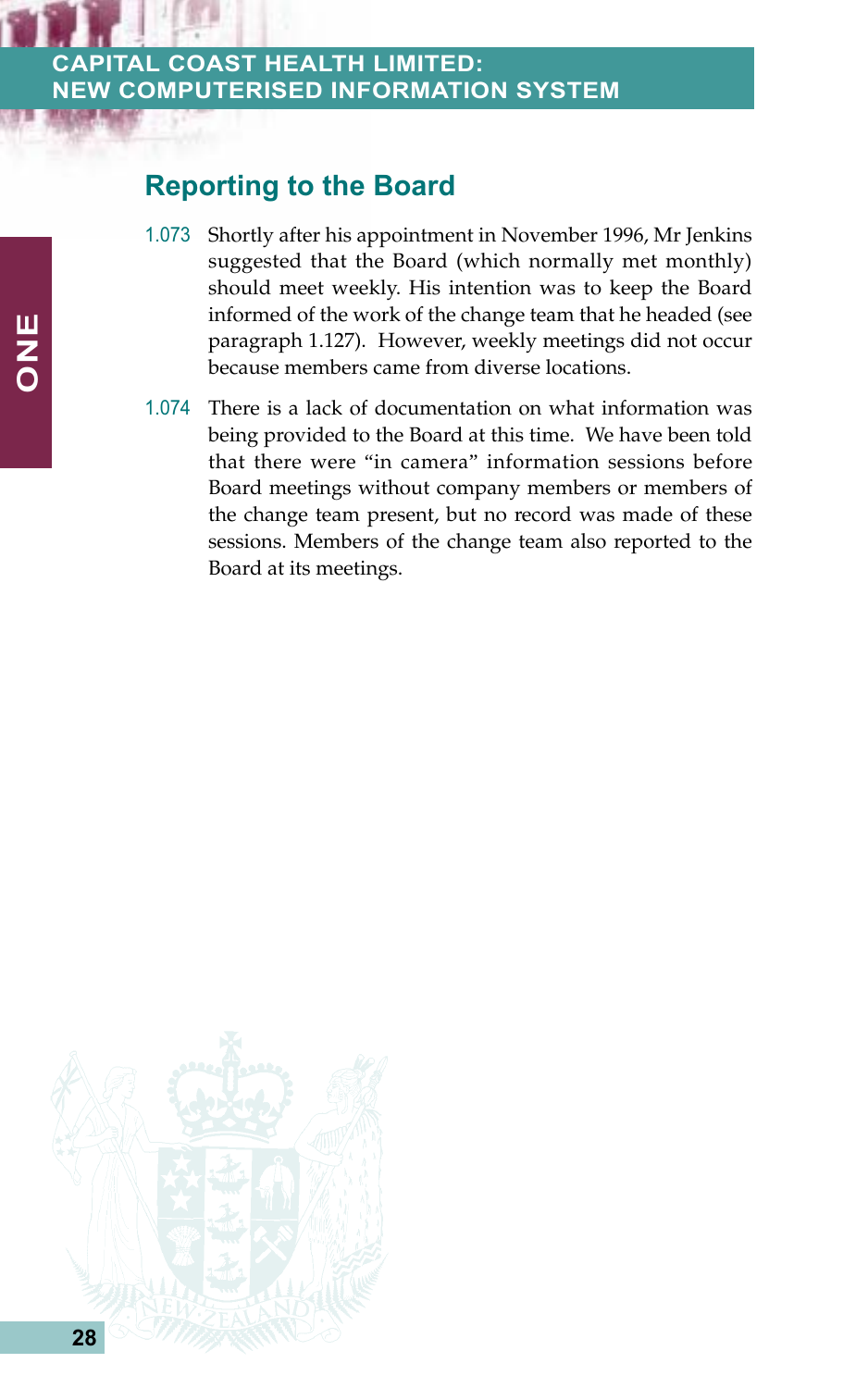**B.29[99d]**

# **Managing the Project**

# **Administration of Information Systems**

- 1.075 The Board established an Information Systems Steering Committee (ISSC) in July 1995 to provide high-level oversight and keep the Board informed of information system issues (see paragraph 1.003).
- 1.076 The remit of the ISSC was to oversee development of the ISSP and any projects that followed. The ISSC had terms of reference, met monthly, and a formal record was kept of its meetings.
- 1.077 The ISSC reported to the Board on issues that required its attention and submitted proposals to the Board for approval. Key issues and proposals submitted during the acquisition process included:
	- tendering for IT systems advice and facilities management services;
	- evaluation of the SMS and Cerner systems;
	- tendering for implementation of the IHIN;
	- fast-track evaluation of proposals from the second request; and
	- recommendation of SMS as the preferred supplier.
- 1.078 In January 1996 CCH employed a Chief Information Officer. Until this time IT system services had been delivered and supported by an in-house Information Services team, which was overseen by an Information Services Manager (who reported to the General Manager Finance and Information Services).
- 1.079 The contract with EDS to provide facilities management for CCH's IT systems was signed in April 1996.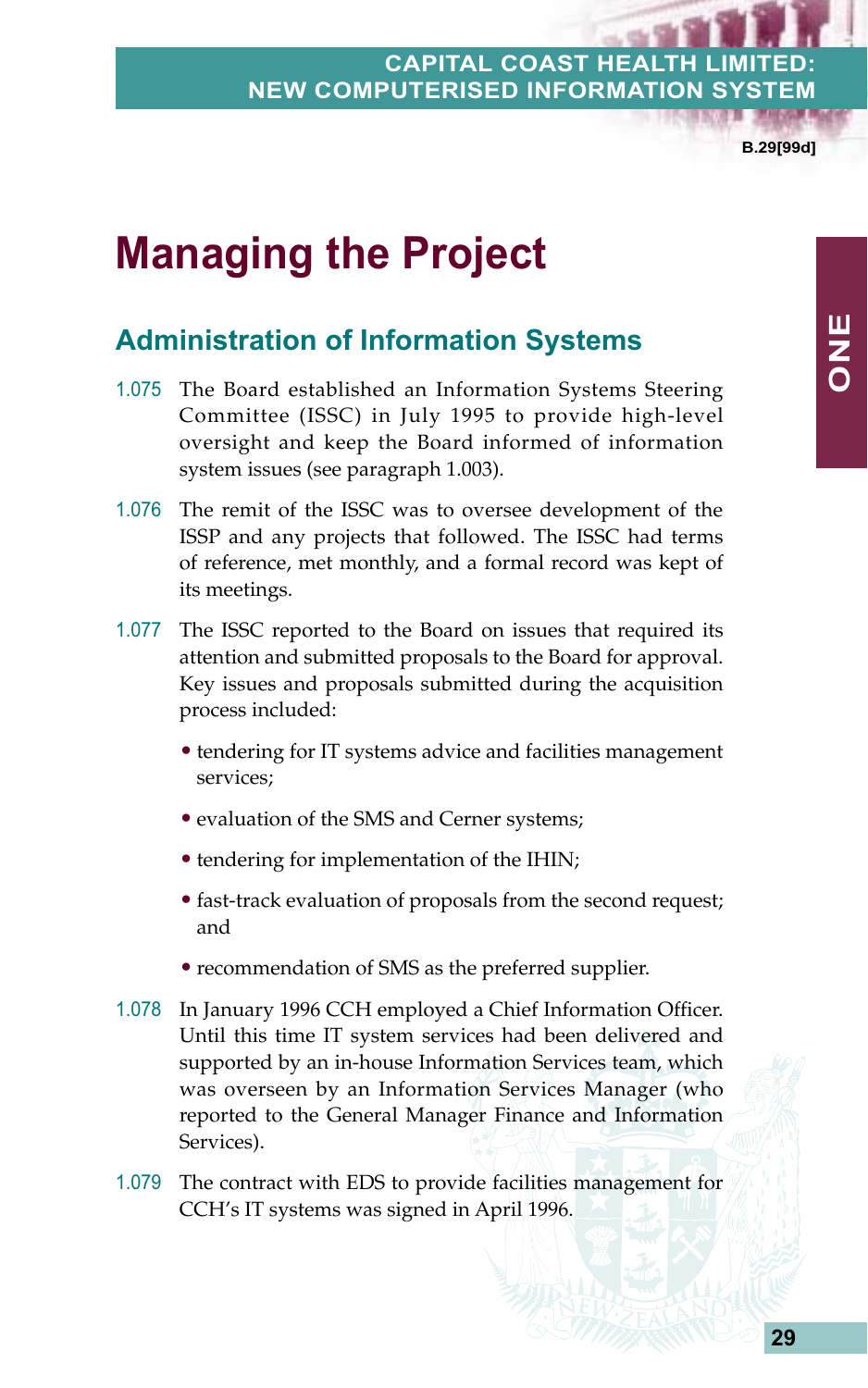- 1.080 The Information Services team (the team) has undergone significant change during the course of implementing the IHIN. The facilities management contract with EDS began to be phased out from February 1999, with final withdrawal of services in June 1999. The services have been brought back in-house. It has taken time to put appropriate staffing structures in place, employ resources with the required skills, and build up expertise in the systems being supported.
- 1.081 The team has been successful in greatly improving the reliability and availability of CCH's information systems. For example, the old patient information systems were unavailable for 4 hours a night; the new SMS system modules have one scheduled close-down for maintenance and "housekeeping" of 3 to 4 hours a month. The team provides a 24-hour/7 days a week helpdesk service and supports 1,600 personal computers (compared to 400 in 1994).
- 1.082 The team is now confident that it is in a position to develop and implement the changes required to address useridentified problems. Many of those problems relate to getting information out of the system (reports and customised screens of data) and using that information to improve organisational management and service to patients. Users expressed to us their satisfaction with the service they now receive from the helpdesk staff.

### **Implementation**

- 1.083 We interviewed a total of 26 CCH staff 11 of whom were clinicians (including the Chief Executive Officer) and three were nurses. Other staff in the 26 were the Chief Information Officer, information systems staff, and clerical staff. We sought to establish their views on:
	- how the implementation was being managed concentrating on whether processes and procedures for the effective management of change were in place;
	- what problems they had identified with the new IT systems; and
	- whether the new IT systems are of benefit to them in their jobs and to CCH in the management of its business.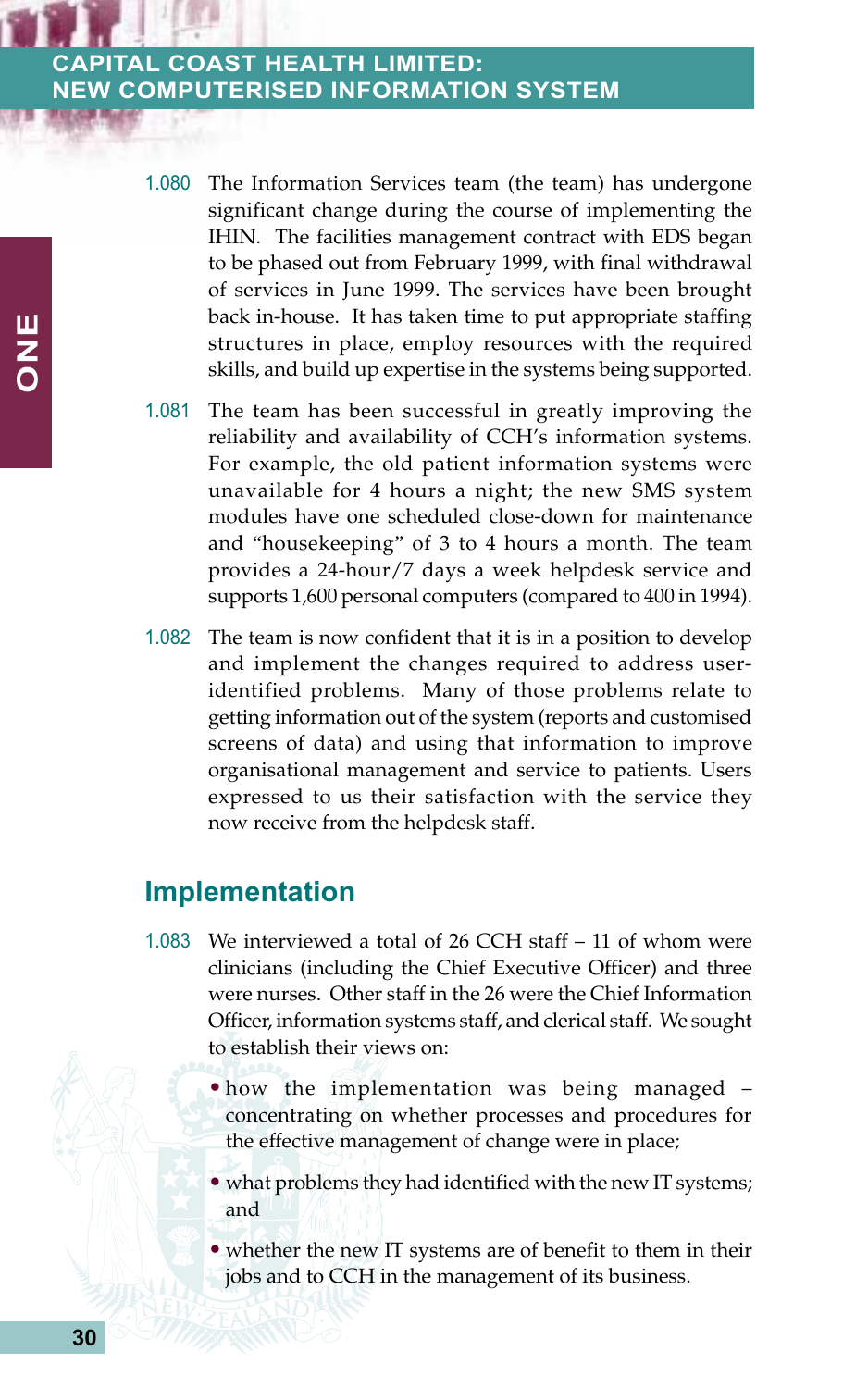**B.29[99d]**

**ONE**

- 1.084 CCH faced some significant challenges in implementing its "vision". The systems being implemented were not just automating the existing manual processes or replacing existing IT systems. An integrated system based on electronic medical records, documented care plans, electronic orders, and hospital-wide scheduling would significantly change the way staff did their jobs and CCH managed its business. In particular, the use of technology would become an integral part of the way staff did their work, often in areas where computers had not been used before. This change involved not only the implementation of a new IT system (which is significant in itself) but also the process and culture changes necessary for CCH to achieve its "vision".
- 1.085 A Projects Control Group (PCG) was set up in July 1997 to provide immediate oversight of the six projects required for implementing the SMS system modules. The PCG:
	- functioned as a steering committee;
	- was chaired by Dr Mercer as Chief Executive Officer, who was sponsor of the projects; and
	- met fortnightly during the initial stages.
- 1.086 It was believed that Dr Mercer's substantial experience as a clinician and of IT systems would be of significant benefit during implementation of the SMS system. This was one of the reasons contributing to his appointment as Chief Executive Officer. Dr Mercer was a driving force behind the project and since his departure in June 1999 no replacement as clinical sponsor has been appointed. Some senior clinicians told us that they feel the overall success of the implementation is now suffering from the lack of a suitably enthusiastic and committed sponsor.
- 1.087 The PCG now meets monthly. Membership of the group includes the Chief Information Officer, the Chief Operations Officer, the Chief Nursing Executive, three clinical staff representatives, and a representative of SMS. (EDS was also represented while it was engaged to provide IT systems management.)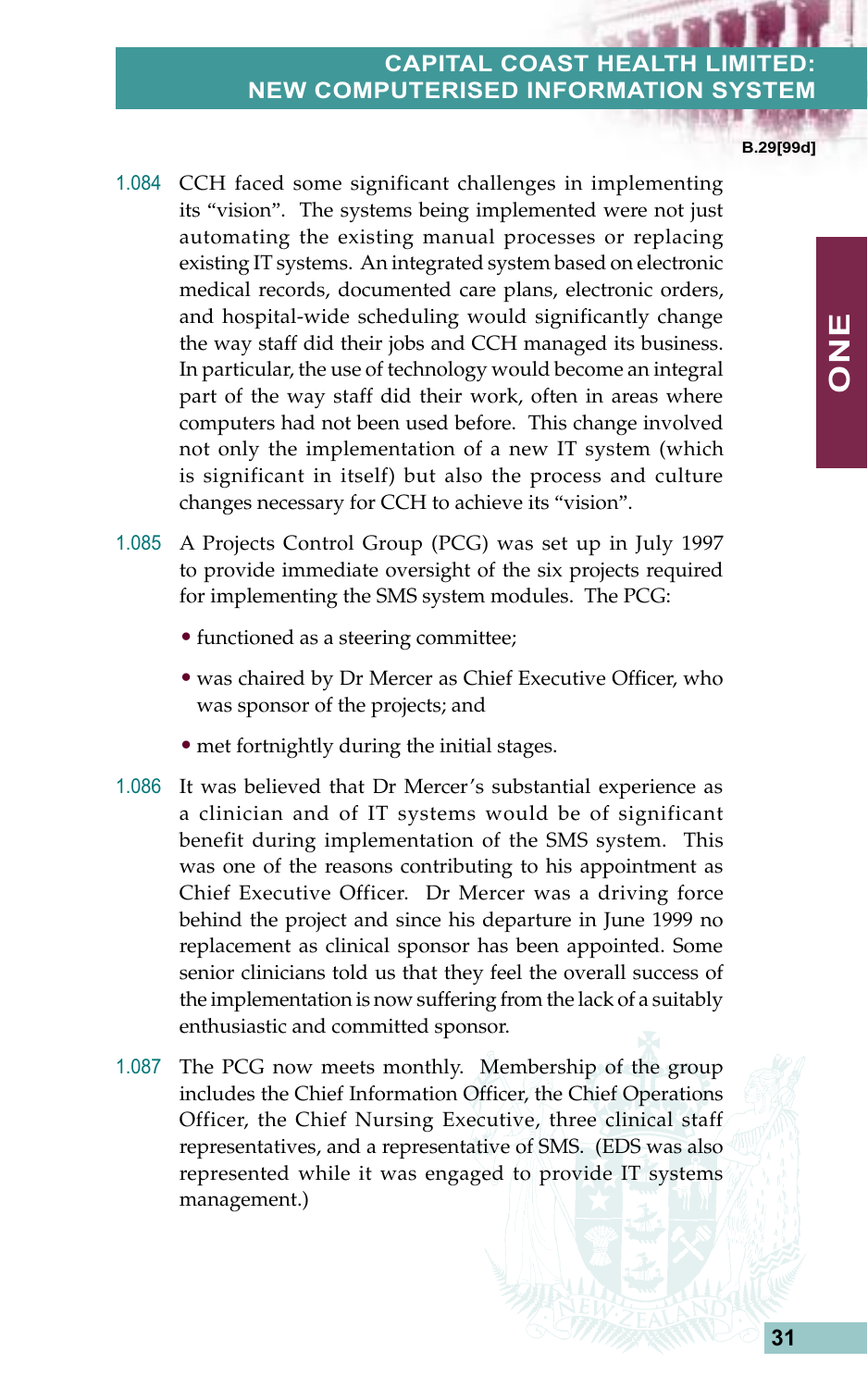- 1.088 "Project Iris" was begun in September 1997 as an umbrella for the projects to implement the six modules comprising the SMS system:
	- Electronic Orders;
	- Clinical Repository (electronic medical records);
	- Patient Registration;
	- Patient Accounting;
	- Radiology; and
	- Scheduling.
- 1.089 Separate projects were begun in 1998 for implementing the ORSOS Theatre Management system and the *Peoplesoft* Materials Management and Accounts Payable systems.
- 1.090 Each project was set up with a Project Manager and appropriate representation from the areas of the business that would be affected. These representatives included:
	- user liaison ( a representative from the appropriate hospital department);
	- an application analyst (for in-house business expertise); and
	- an SMS consultant.
- 1.091 The level of planning for each project was adequate, including sufficient detail of the tasks necessary and the resources required to perform those tasks. A budget and milestones were set for each project and progress measured and reported against both.
- 1.092 A strong feature of all projects to implement the SMS modules was the effort and resources put into training and user support during the initial stages of implementation. Users were given the opportunity to attend a number of available training sessions and fit their attendance into their work schedules. This approach was designed to ensure that as many users as possible could attend. User training and support during implementation was rated highly by many of those we interviewed.
- 1.093 Implementation consists of three stages implement, optimise, and redesign. The PCG made a conscious decision to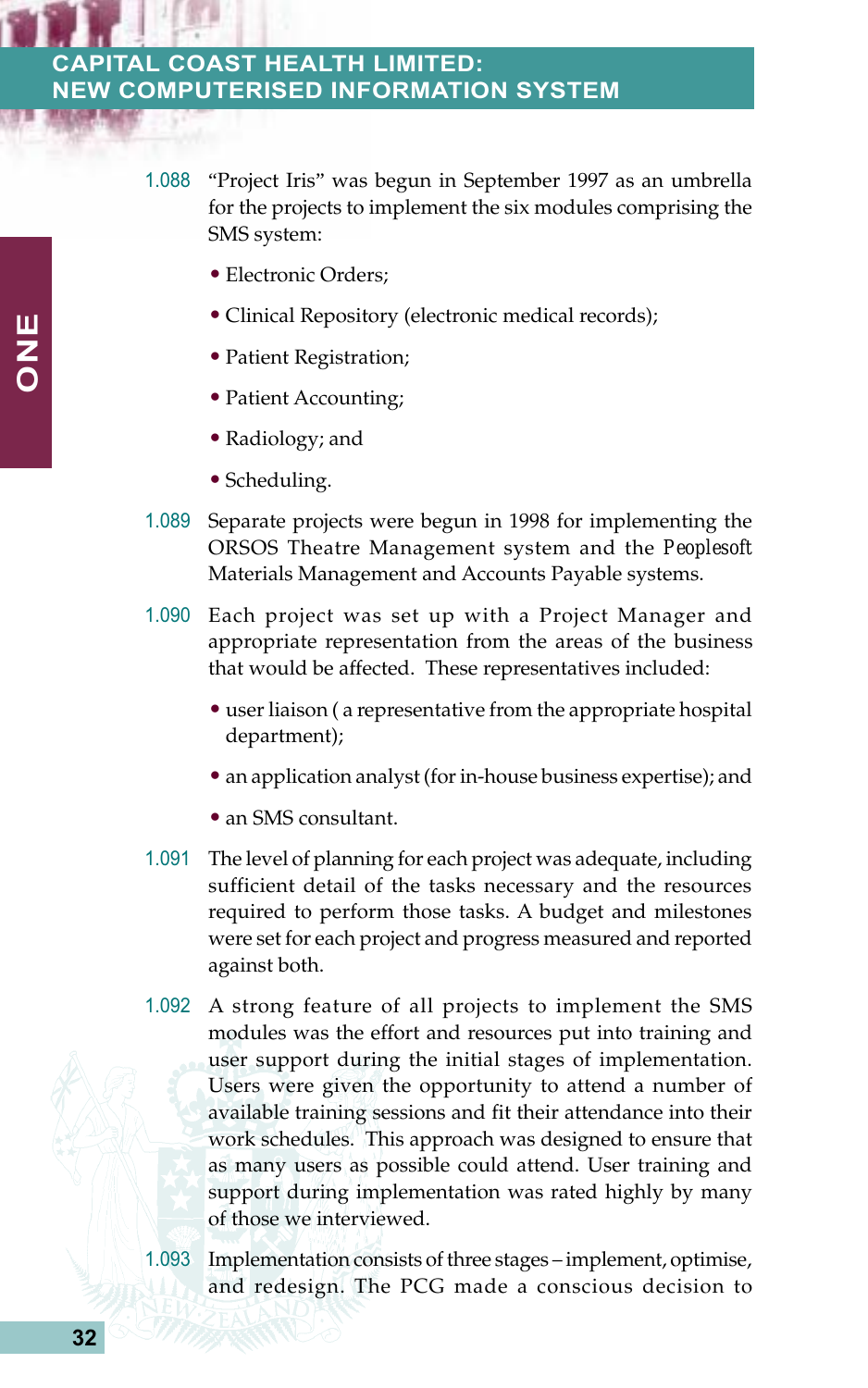**B.29[99d]**

**ONE**

implement systems as soon as possible, rather than allow time for each system to settle down before implementing the next module. While this approach is understandable considering the integrated nature of the system being implemented, it has adversely affected the ability of information systems staff to address issues and problems to users' satisfaction.

1.094 The PCG set up a Project Issues Resolution Committee (PIRC), which meets regularly and prioritises the action to be taken to address issues and problems. Two representatives from each clinical/operational area make up the PIRC. While it functions well as a forum for users to report problems and issues, the skilled resources to address them are in short supply.

#### *Conclusion and Recommendations*

- 1.095 The PCG and PIRC need to take stock of where they are with the implementation of core systems and establish a planned approach to improving clinical ownership.
- 1.096 We recommend that the approach include the following:
	- *Creating an Issues Register*, which should identify those problems that require the most urgent attention. The Issues Register should be used for the ongoing identification and tracking of issues and problems through to resolution. The prioritisation of issues should be determined and agreed in consultation with users on the PIRC. Significant gains in user acceptance and satisfaction with the systems could be achieved by developing the reports for Emergency and Outpatient departments that would improve the systems' usefulness in day-to-day management.
	- *Identifying and assigning resources to developing and implementing Healthcare Guidelines* (the "Clinical Pathways" observed in the Sioux Falls Hospital in 1994). Communications and consultation, particularly with clinicians, are critical elements in achieving the benefits from implementing Healthcare Guidelines. The SMS system provides the infrastructure and systems that facilitate the concept, which has the potential to deliver significant efficiency gains.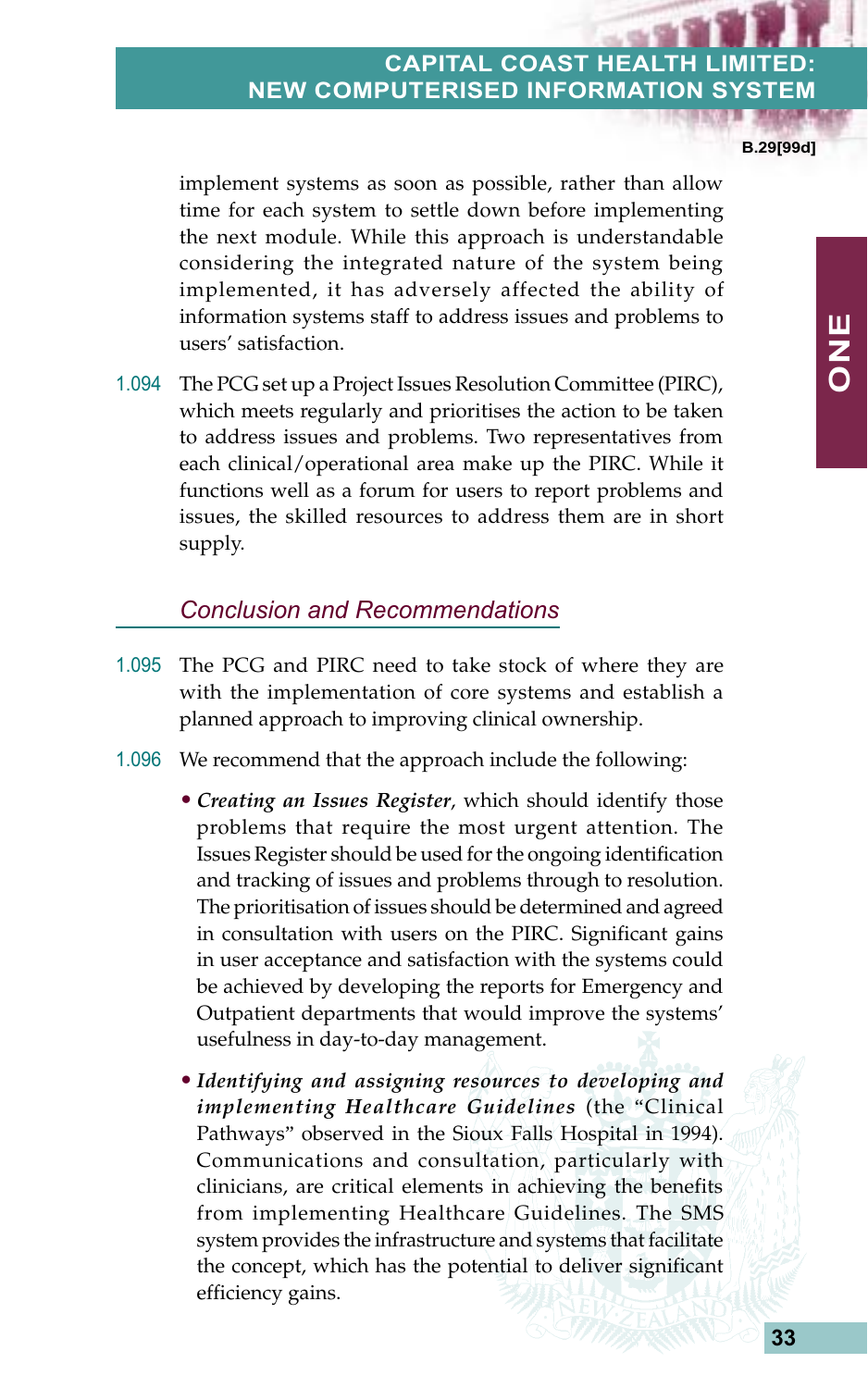- 1.097 In a draft of this report we included a recommendation that CCH pursue its intention to appoint a Theatre Manager and make full use of the ORSOS system – which has the potential to achieve significant efficiencies and cost savings in the use of expensive resources. Considerable work is still to be done to convince senior clinicians (surgeons and theatre support staff) of the benefits, and to ensure their buy-in to a system that does not directly help them do their jobs of performing surgery. We are pleased to record that a Theatre Manager was appointed in July 1999.
- 1.098 We also recommend that a suitably qualified and committed project sponsor to replace Dr Mercer be identified and appointed.

### **Meeting Objectives and Specifications**

- 1.099 Our observations are that the PCG and PIRC have been active in ensuring that major problems that occurred immediately post-implementation have been quickly addressed – however, they have not put adequate procedures in place to track all issues through to resolution. The project teams have documented records of problems, what needs to be done, and the progress to achieve resolution (liaison with SMS, internal support resource) but this information is not readily available to the user(s) who identified an issue.
- 1.100 An external consultant performed an independent quality assurance review of "Project Iris" in November 1997. While the consultant was reasonably confident that phase one implementations (as scoped) would be delivered on time, the consultant also expressed concern about the lack of planning and management covering the whole scope of "Project Iris". Subsequently, phase one implementations were delivered on time.
- 1.101 The consultant's major concern was that there had been no planning for the system optimisation and process redesign stages that are expected to deliver the monetary savings from "Project Iris".
- 1.102 Implementation of the SMS modules has introduced new computerised processes and procedures. Staff have been trained to use the modules, but little work has been done to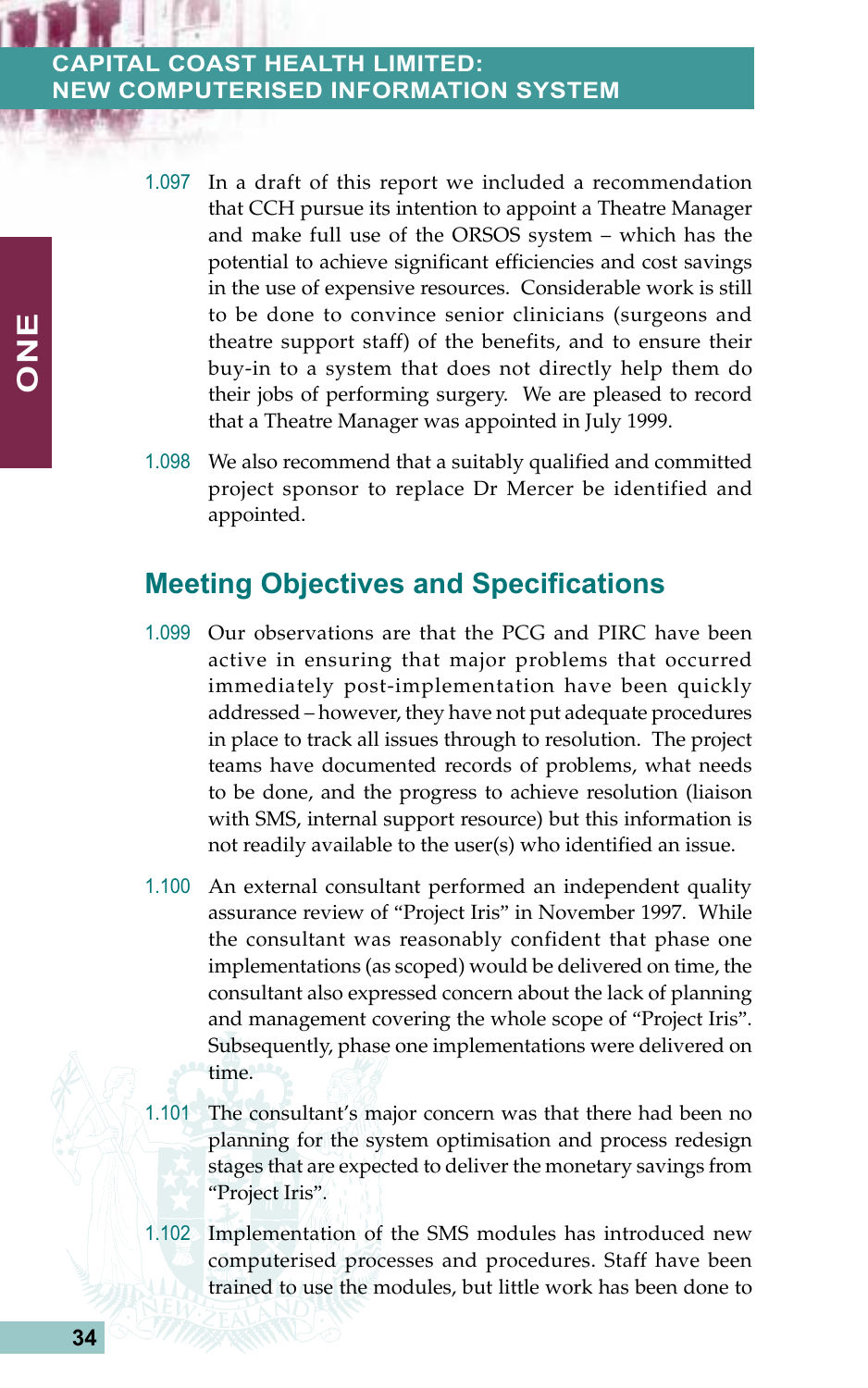**B.29[99d]**

determine how work processes and procedures can be redesigned to maximise the benefits from the investment in IT systems. The SMS contract provides for 12 person-months of resource for this optimisation and process redesign work. Some of that work has started and skills are being developed in-house to do more.

- 1.103 The most significant redesign effort to date has been in the implementation of Centralised Registration. Previously, to register a patient for treatment the General Practitioner wrote to the department that would treat them. Letters sometimes went missing and Practitioners had some difficulty obtaining information about their patients.
- 1.104 Now, all registration letters are sent to a central point where trained staff enter the relevant information and check patient details against the Patient Registration system and the National Health Index.4 This process is more efficient and has improved the quality of information in the system – benefiting both clinicians and management.
- 1.105 Matching the SMS Pharmacy module to user requirements was expected to be difficult and that proved to be the case. CCH has chosen not to implement this module due to the differences in procedures between New Zealand and USA hospital pharmacies. SMS has agreed a credit of costs for that module to be applied to an alternative solution.
- 1.106 Implementation of the Laboratory module expected to be relatively straightforward – has also proven more difficult, partly due to software problems (see paragraph 1.035). While evaluation results show a high level of user satisfaction, implementation problems have also been caused by the differences between the way the system works and the business processes. Implementation of this module is currently being re-evaluated. (It was originally scheduled for November 1998, was rescheduled for September 1999, is now rescheduled for 2000, and has cost more than \$600,000 to date.)
- 1.107 Because of the delay, the existing Laboratory system has had to be upgraded to a year 2000 compliant version as a contingency measure. We understand that Laboratory staff may choose to retain the existing system.

<sup>4</sup> The National Health Index is maintained by the Ministry of Health and consists of a unique identifier for every user of health care services.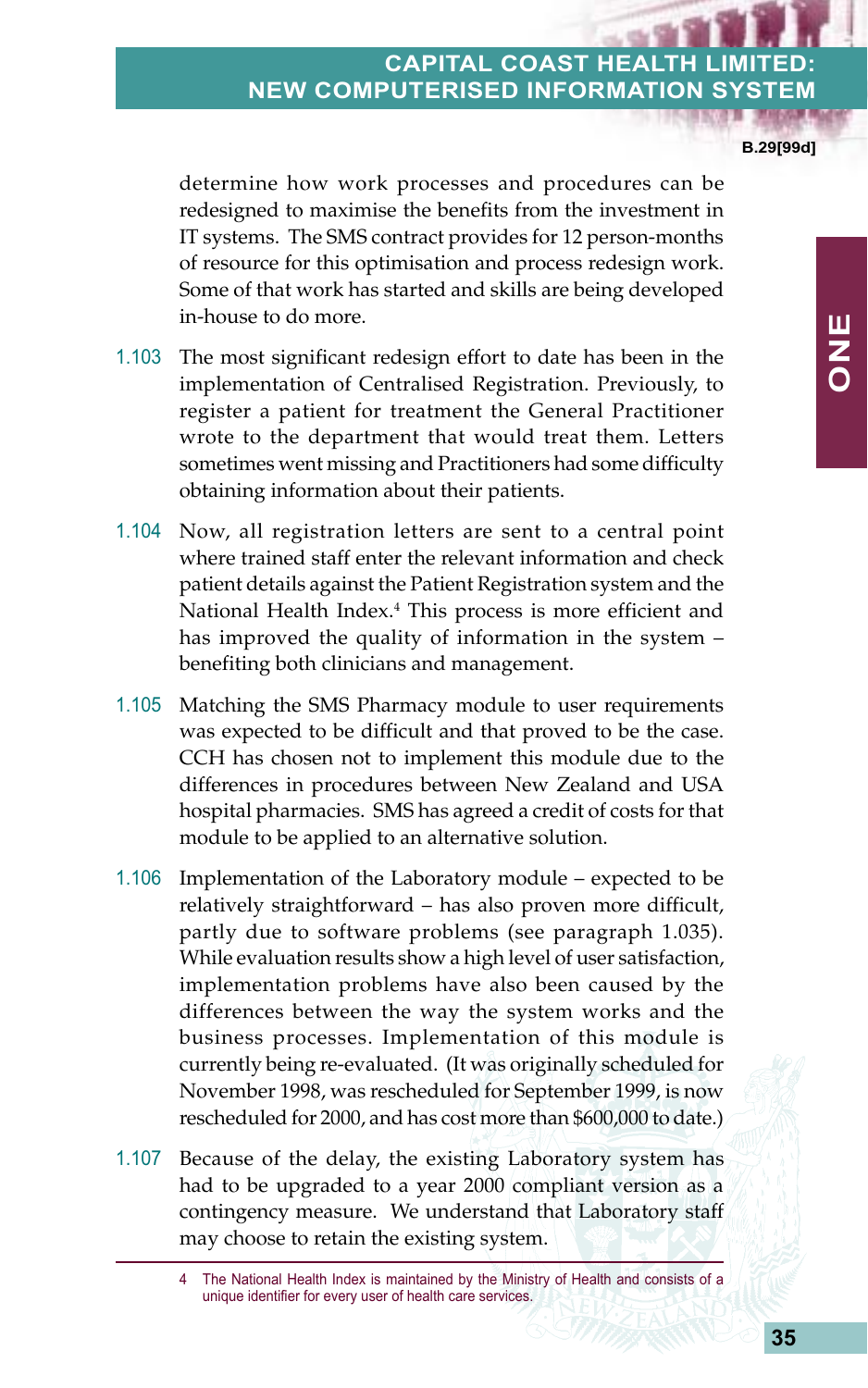- 1.108 The failure to successfully implement the Laboratory module indicates shortcomings in the evaluation of its ability to meet users' needs. However, the evaluation results clearly indicate not only a preference for the SMS module but also enthusiasm for its ability to meet users' needs. The difficulties with implementation suggest that Laboratory processes and procedures should have been more thoroughly documented and used as a basis for the evaluation criteria.
- 1.109 Our interviews with users brought mixed responses. The Chief Executive Officer considered that he and senior managers now had good information available to manage the hospital's resources and assist them in securing appropriate funding. Clerical staff and business managers are also positive about the new technology and the improvements to the quality of management information in the system.
- 1.110 Departments that use the system a lot, such as Central Registration, have gained greater familiarity with the system and confidence in using it and rate it highly. The electronic medical record is generally considered an excellent concept and those who are making good use of it are very positive about the benefits of having historical patient information and test results readily available. As one senior clinician put it – the challenge is getting clinical buy-in and commitment and getting good information into the record.
- 1.111 Some users are still relying on paper records, with the result that the electronic record is not always up to date. Clinical staff in departments such as the Fracture Clinic, Outpatients, and Emergency are frustrated by the detailed data entry requirements for registration and generating electronic orders, but they acknowledge the positive aspects of improved management information.

#### 1.112 Common complaints included:

- identified problems not being fixed in a timely manner;
- information not being presented on computer screens in a user-friendly format;
- some processes being unnecessarily complex;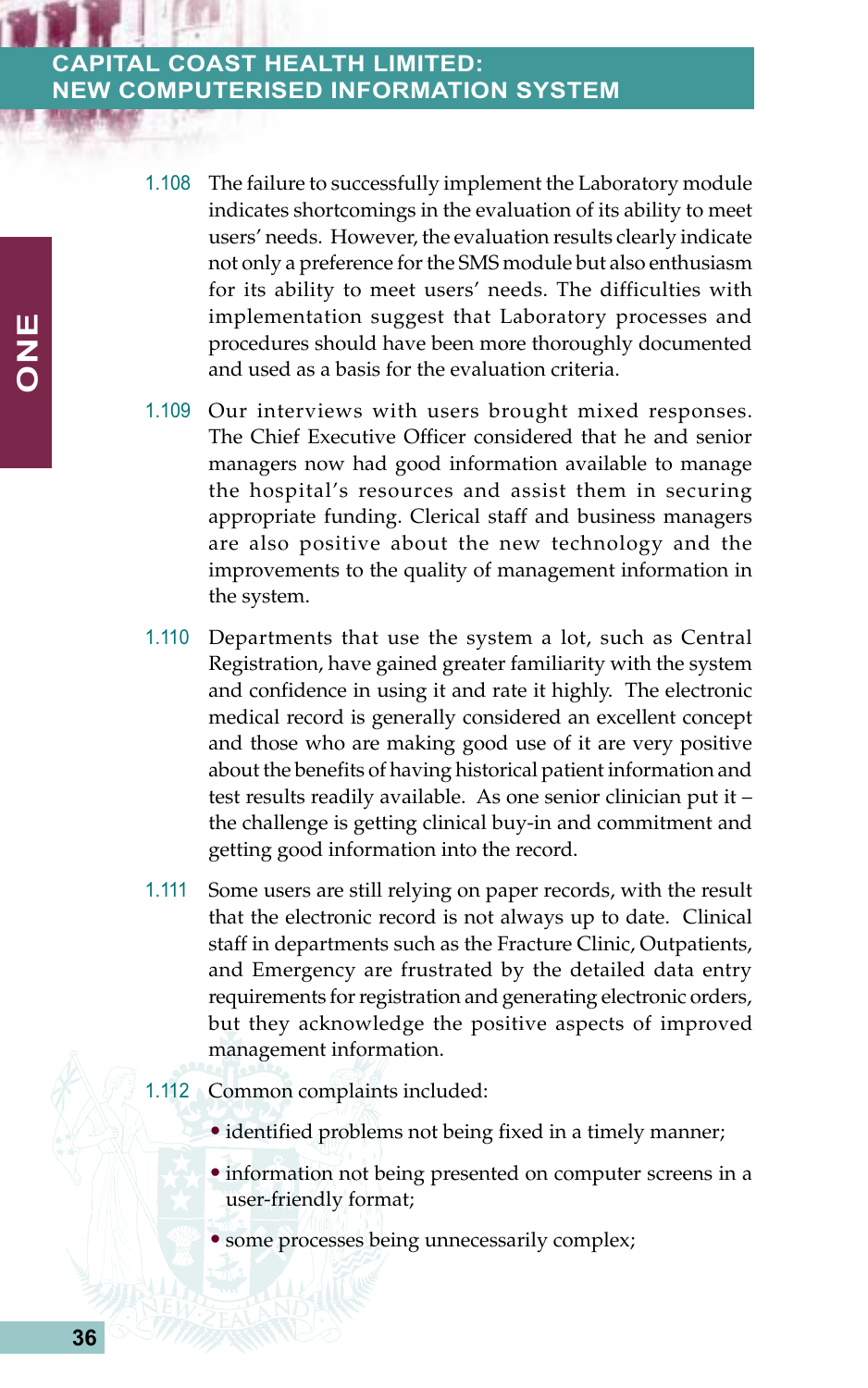**B.29[99d]**

**ONE**

- frustration with having to log in to modules separately, indicating that the system is not as "integrated" as claimed; and
- customised reports not being developed yet.
- 1.113 The specific problems identified to us during the review have been discussed with the project team.
- 1.114 A number of staff told us that the version of the system that is being implemented is not the same as that demonstrated by SMS. During its negotiations with SMS, CCH's objective was to purchase a "tried and true" version of the SMS system rather than a newer version that had not been fully implemented in another hospital. In addition, CCH chose not to use a "Windows" type of access software for all workstations, and a clinical application that was demonstrated was not part of the SMS system.

#### *Conclusions*

- 1.115 We consider that there have been significant achievements in delivery against the objectives established in 1994. The ISSP identified four major needs to be met by the implementation of a selected system. Figure 1.1 on pages 38-39 provides a summary of the extent to which we consider that the implementation of the SMS system has met, or has the potential to meet, those needs.
- 1.116 Implementation of the SMS, ORSOS and *Peoplesoft* systems has been reasonably successful. The systems have been delivered within budget and with only relatively minor slippage against timelines. Training and support provided as part of the implementation was good and refresher training is ongoing.
- 1.117 CCH now needs to consolidate its position by addressing the problems and issues identified by users. More importantly, resources need to be allocated to the redesign of processes and procedures to gain the maximum benefit from the investment in technology.

**37**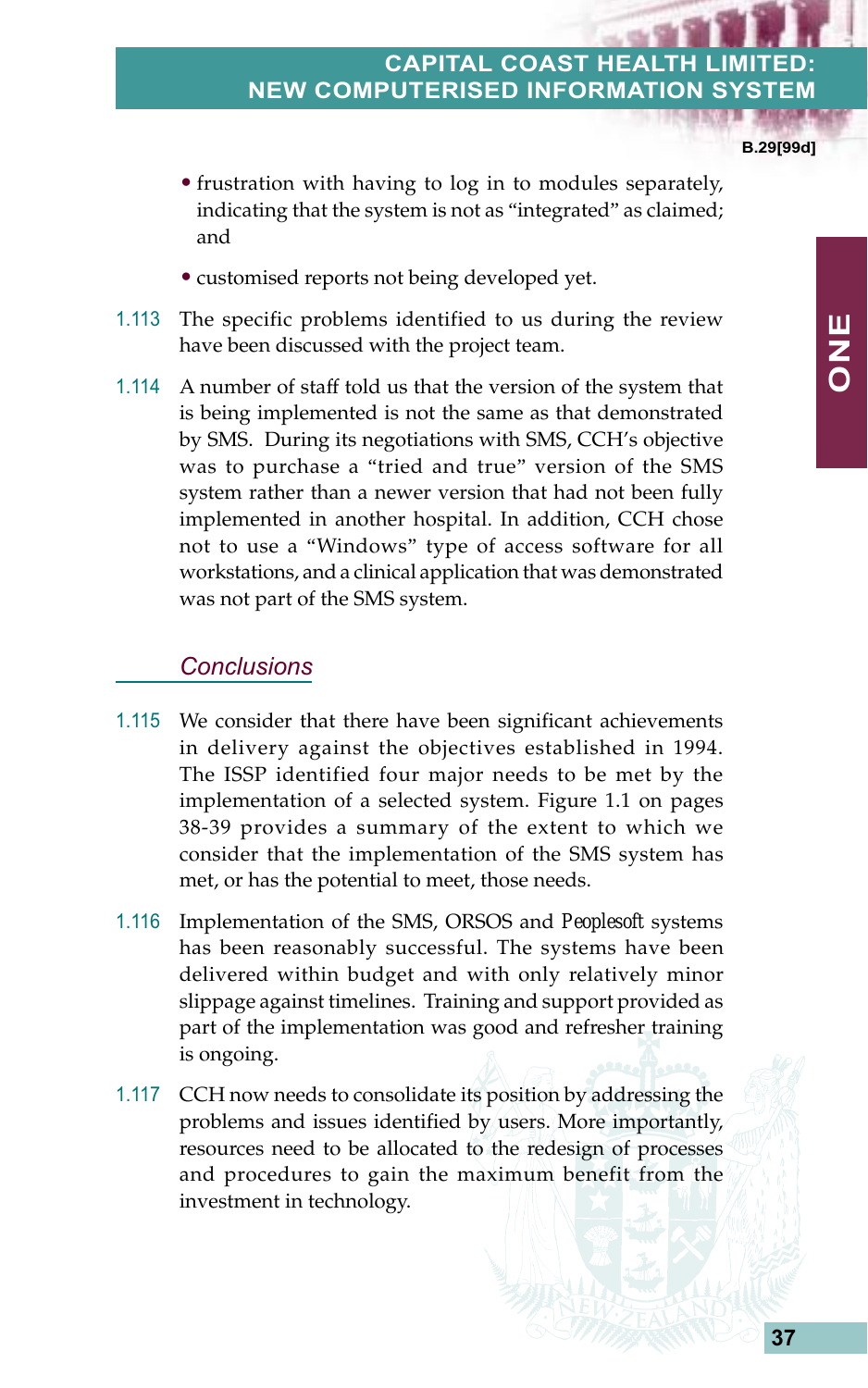## *Figure 1.1 Comparing the SMS System with CCH's Needs*

|  | 1. Collecting and<br>providing data at<br>the point of care<br>and only collecting<br>data once | Patient Registration ensures that data is<br>collected (once) for all patients [a significant<br>improvement].                                                                                                                                                                            |
|--|-------------------------------------------------------------------------------------------------|-------------------------------------------------------------------------------------------------------------------------------------------------------------------------------------------------------------------------------------------------------------------------------------------|
|  |                                                                                                 | Scheduling, Radiology Management and<br>Electronic Orders ensure that relevant data<br>is collected once, is readily available to<br>clinicians and risks of loss of data are<br>minimised.                                                                                               |
|  |                                                                                                 | The implementation of Care Plans<br>(Healthcare Guidelines) will be a significant<br>step towards meeting this need in full. The<br>system has the capacity to provide this<br>facility, but the resources required to<br>develop and agree the guidelines are the<br>current limitation. |
|  | 2. Lifetime history of<br>care                                                                  | The Patient Registration system (with 7<br>years of historical laboratory and radiology<br>data added) and links to the National Health<br>Index provide clinicians with up to date<br>patient information from "one system".                                                             |
|  | 3. Information<br><b>Analysis</b><br>- management<br>information                                | Scheduling, Radiology Management and<br>Electronic Orders provide business<br>managers with complete information on the<br>services being provided by CCH. Patient<br>Accounting ensures that costs are<br>accurately recorded for all cases.                                             |
|  |                                                                                                 | The information now being collected by CCH<br>systems has the potential for clinical staff<br>to analyse the effectiveness of treatment,<br>patterns of services and demand for<br>services.                                                                                              |
|  |                                                                                                 | Although the ORSOS system is not part of<br>SMS, it has the potential to provide Theatre<br>Managers<br>with<br>good management<br>information and does provide them with the<br>tools to effectively manage theatre<br>resources.                                                        |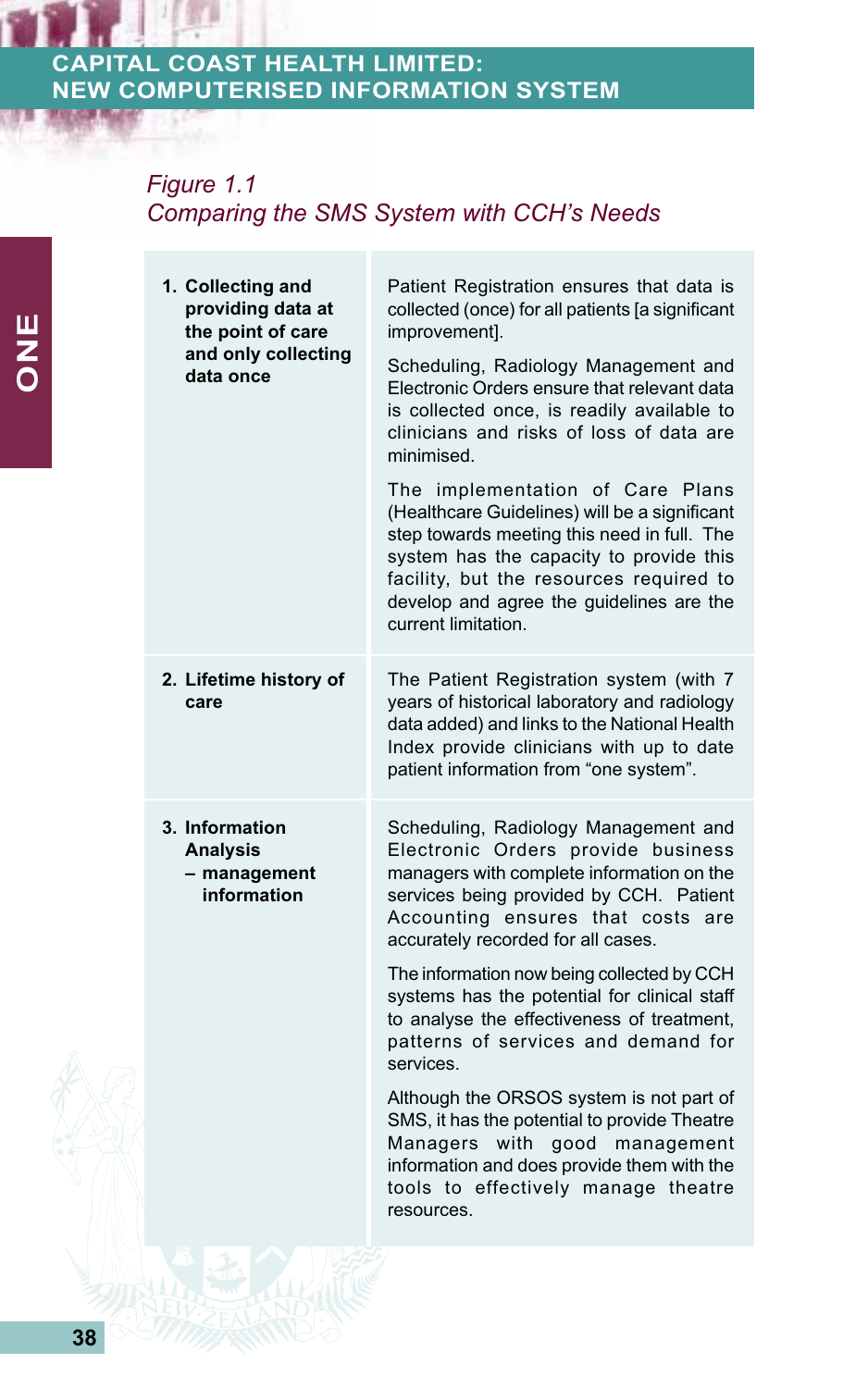**B.29[99d]**

**4. Corporate Infrastructure** A critical success factor for the strategy was clinical ownership and involvement. Clinical staff have been involved in all aspects of the project, from the development of the ISSP, through to the evaluation, selection and implementation of systems solutions. Clinical ownership, buy-in and commitment, in their fullest sense, have not been achieved. The system has introduced a level of management control and accountability that was not in place with previous systems. It is fair to say that the primary purpose of some modules is to collect management information as opposed to providing direct assistance to the user in the performance of their job. The system does have the potential and we believe that, as problems are fixed and systems specific to the delivery of health care (such as Care Plans) are introduced, clinical ownership should improve.

## **Monitoring Progress**

- 1.118 The projected costs of implementing the IHIN were established at \$25.79 million. In addition to the actual cost of the SMS software (\$5.1 million), the projected costs comprised all key components including:
	- the costs of other third party software;
	- hardware and network components;
	- capitalisation of salaries;
	- capitalisation of interest costs for working capital;
	- contract staff; and
	- implementation costs.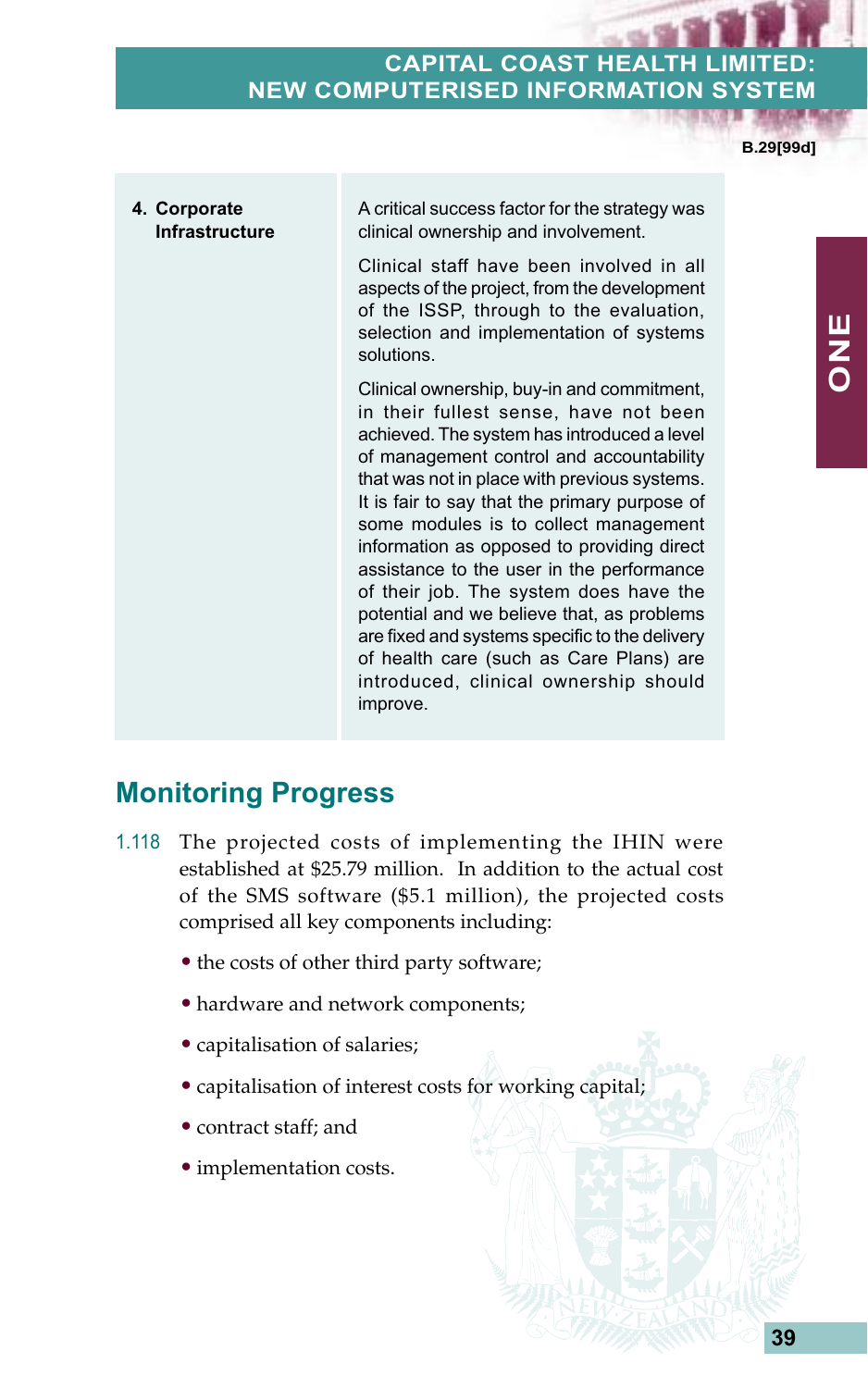- 1.119 Progress against that budget has been measured throughout the project. As at 30 June 1999, CCH had incurred costs of \$17.6 million and this is within the budget to date. CCH expects to complete the implementation of the SMS system (which does not include the ORSOS or *Peoplesoft* systems) within the projected costs.
- 1.120 The ongoing costs (estimated to be \$2.78 million a year) including SMS licensing and support agreements, in-house support services and equipment leasing – are incorporated in operational budgets.
- 1.121 There has been some slippage in meeting the implementation programme deadlines set in July 1997. This has meant that existing systems have had to continue to operate. Patient Registration went live on time but the other core modules (Radiology, Orders and Clinical Record) were delivered between one and three months later than scheduled. Costs are currently within budget and we do not consider the slippage to be a major issue for a project of this size and scope.

### **Post-implementation Review**

- 1.122 To date CCH has carried out only limited formal postimplementation reviews. Resources have been focused on implementation and support issues. We consider reasonable CCH's assertion that an effective post-implementation review of such an integrated system is not possible until all modules are live and any necessary process changes made.
- 1.123 The one area where process redesign has been completed (Centralised Registration) has been reviewed, with positive results. A post-implementation review of the Radiology Management system was also conducted in February 1999. In general terms, results were positive. However, the inability of the system to produce adequate statistical reports, and continued failure of the auto-fax facility to send results to General Practitioners, had been issues for some time and were beginning to cause a negative impression of the system. The auto-fax facility is still outstanding.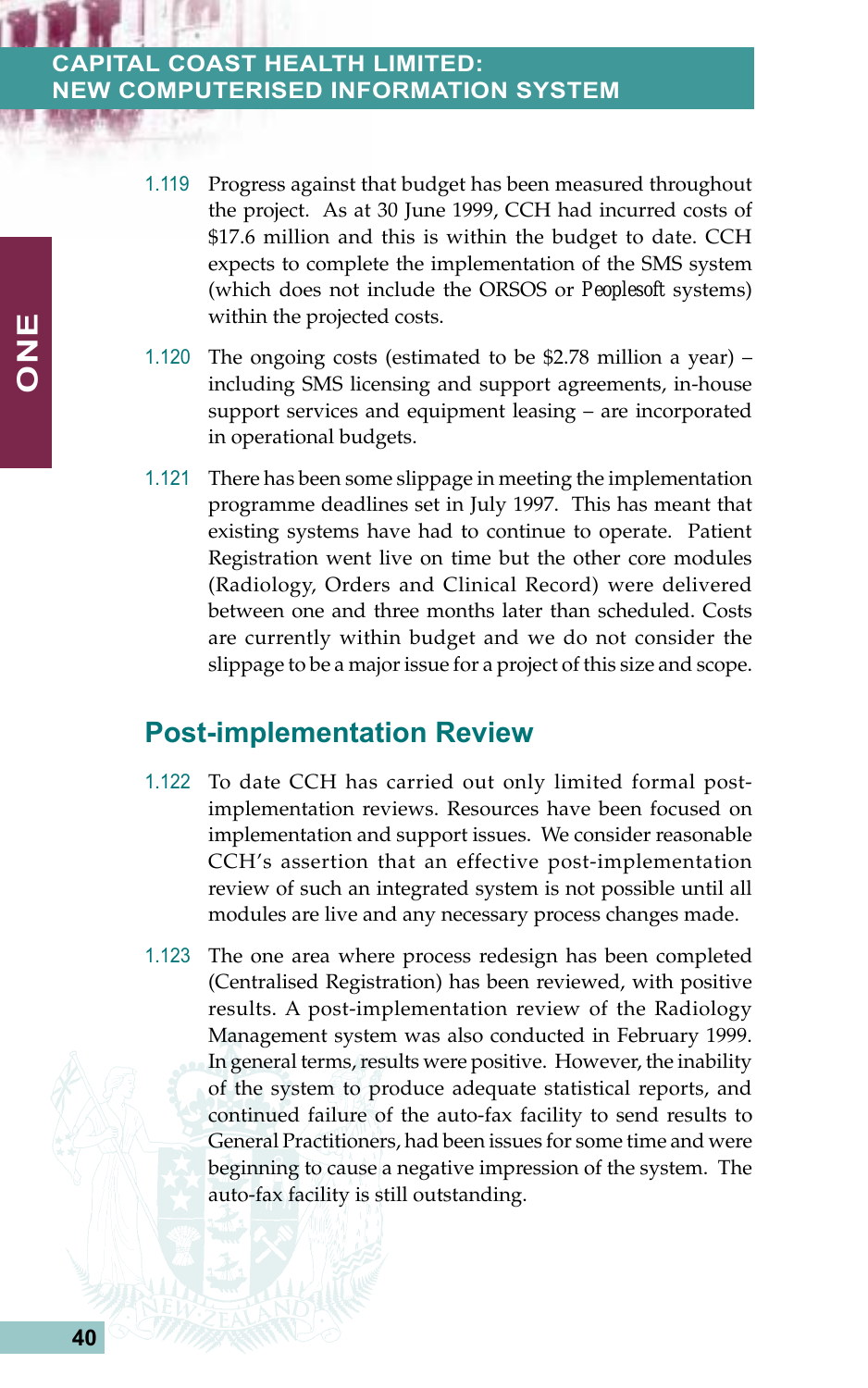#### **B.29[99d]**

1.124 The Radiology system has also recently been affected by a problem of compatibility of field sizes in two interfacing systems. This resulted in the system being out of action for three days until an interim solution was put in place. A permanent solution is currently under discussion with SMS.

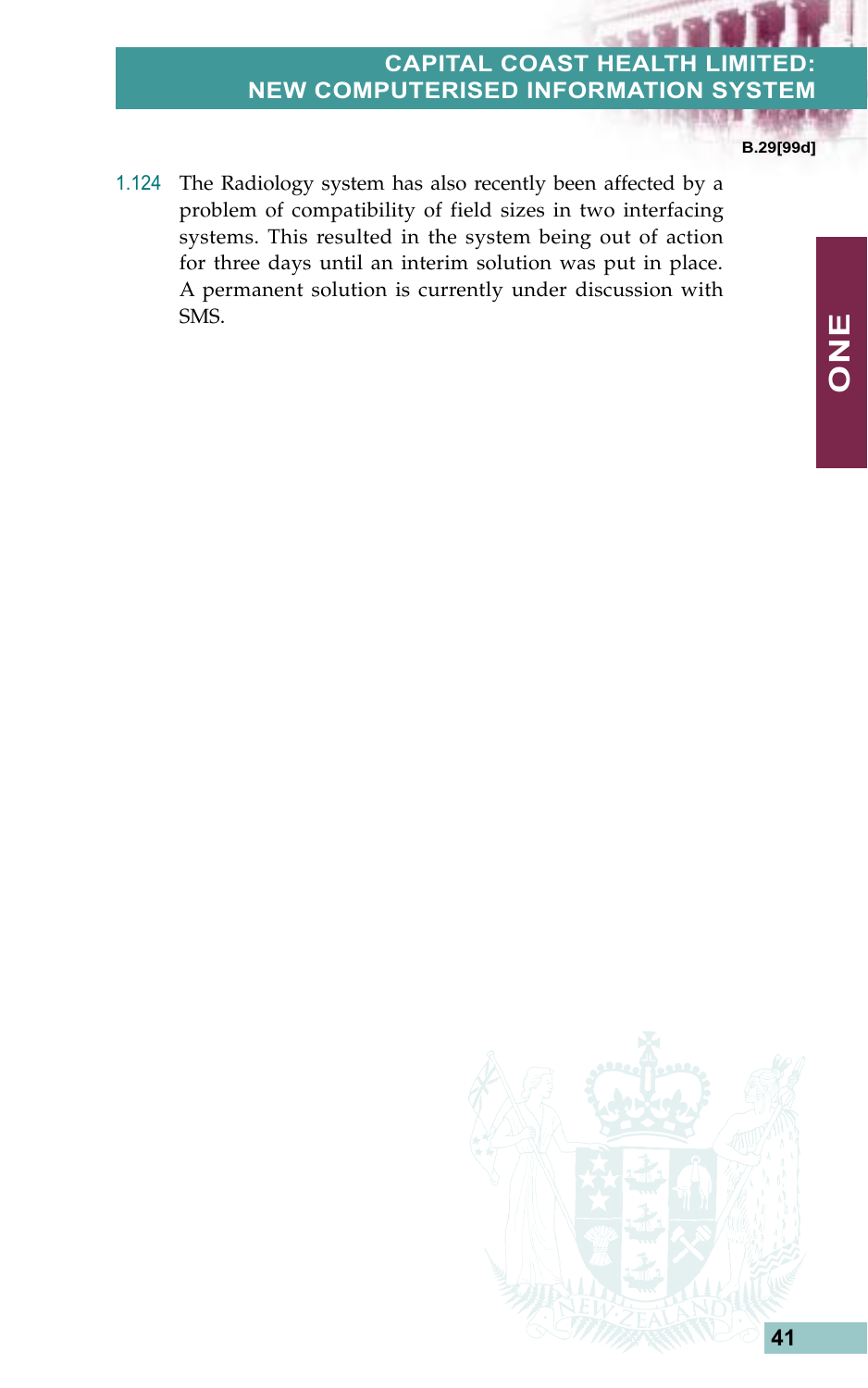# **Other Management Considerations**

## **Conflict of Interest**

- 1.125 Mr Jack Jenkins met Dr Leo Mercer in August 1996 while on a Health Waikato Limited delegation to the USA to investigate health information systems. At that time Mr Jenkins was not associated with CCH.
- 1.126 The Ministers of Health and Finance appointed Mr Jenkins Acting Executive Chairman of CCH on 18 November 1996. The previous Chairman, Mr Rob Thompson, resigned from the position on the same date. (However, Mr Jenkins did not receive a formal letter of appointment from the two Ministers until four weeks later.)
- 1.127 The then Chief Executive of the Crown Company Monitoring Advisory Unit (CCMAU), Mr Andrew Weeks, asked Mr Jenkins to work on site for three to five days each week. Mr Weeks also assisted Mr Jenkins to bring together a change team of four – two consultants then working for CCMAU and two other consultants – which set about managing the affairs of CCH following a financial crisis. Their initial task was to understand and control costs, and then to restructure the organisation with a model of clinical leadership. Issues which were immediately addressed were those of contracting with the (then) Regional Health Authority, capital works, and advancing the IT systems proposal.
- 1.128 A member of the change team told us that the situation was analogous to a receivership, with the financial crisis meaning that the Ministers and CCMAU had sought to take urgent action to stem the escalating losses. Mr Weeks was frequently consulted about actions taken at this time.
- 1.129 The resignation of Mr Harrison as Chief Executive Officer of CCH required the change team to seek a new chief executive. It became apparent to the change team that it would be most useful to have a chief executive with skills in the health information technology area.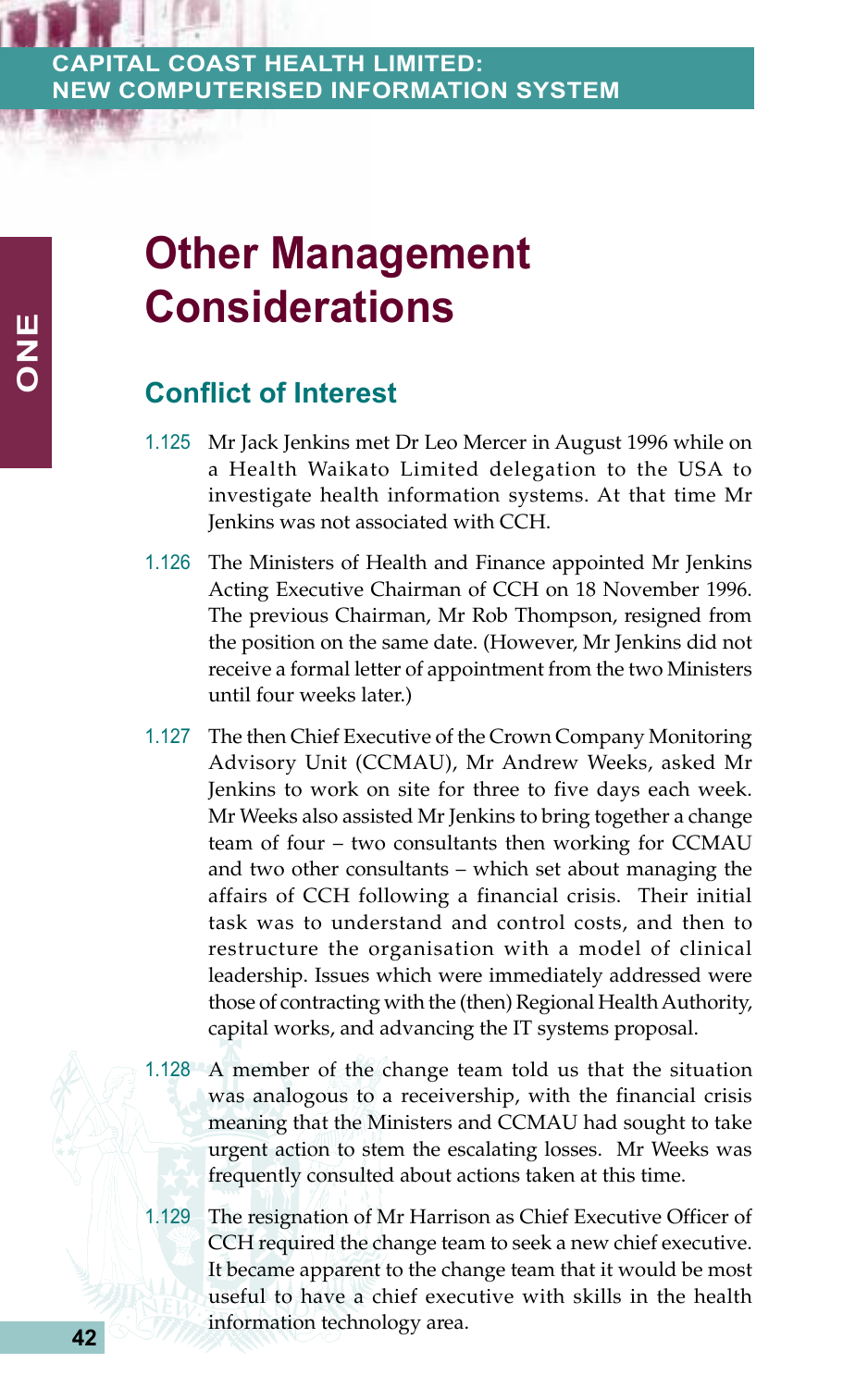**B.29[99d]**

**ONE**

- 1.130 The first approach to Dr Mercer about the possibility of applying for the chief executive position came from Ms Dickson-Freund of SMS late in November 1996. It is not clear how or by whom Ms Dickson-Freund was prompted to make this approach.
- 1.131 However, Dr Mercer agreed to Ms Dickson-Freund sending his curriculum vitae to CCH, which she did on 25 November 1996. (Dr Mercer had previously visited New Zealand in May 1996 as mentioned in paragraph 1.015.)
- 1.132 In December 1996 Mr Doug Martin (a member of the change team), at Mr Jenkins' suggestion, visited Dr Mercer in the USA and discussed the chief executive position with him. At this point Dr Mercer reported that he recognised potential for a conflict of interest, and determined to undertake no additional consultancy work for SMS. He carried out his last consultancy in late-December 1996/early-January 1997.
- 1.133 At the end of January 1997 Mr Jenkins asked Dr Mercer to advise CCH on the SMS contract from the USA. As a result, Dr Mercer provided CCH with technical advice on the feasibility of the contract as currently specified, and on how to get SMS to share more risk in the terms and conditions. Dr Mercer and Mr Jenkins both say that this achieved benefits for CCH in the contract negotiations.
- 1.134 The vacancy for Chief Executive Officer was advertised on 10 January 1997. Dr Mercer visited New Zealand, was interviewed by a number of Board members (including Mr Jenkins and Dr Bush, the Deputy Chairman), and agreed to accept the position in the week commencing 5 February 1997.
- 1.135 A contract of employment was negotiated. It recognised the potential for a conflict of interest by setting out the circumstances in which Dr Mercer could undertake consultancy work in New Zealand. The contract:
	- permitted him to continue his consultancy work in the USA – which was to enable him to continue some work already in progress at Thomason Hospital; but
	- provided that any consultancy work in New Zealand was to be done only with the agreement of CCH, which was to receive all payment for that work.

**43**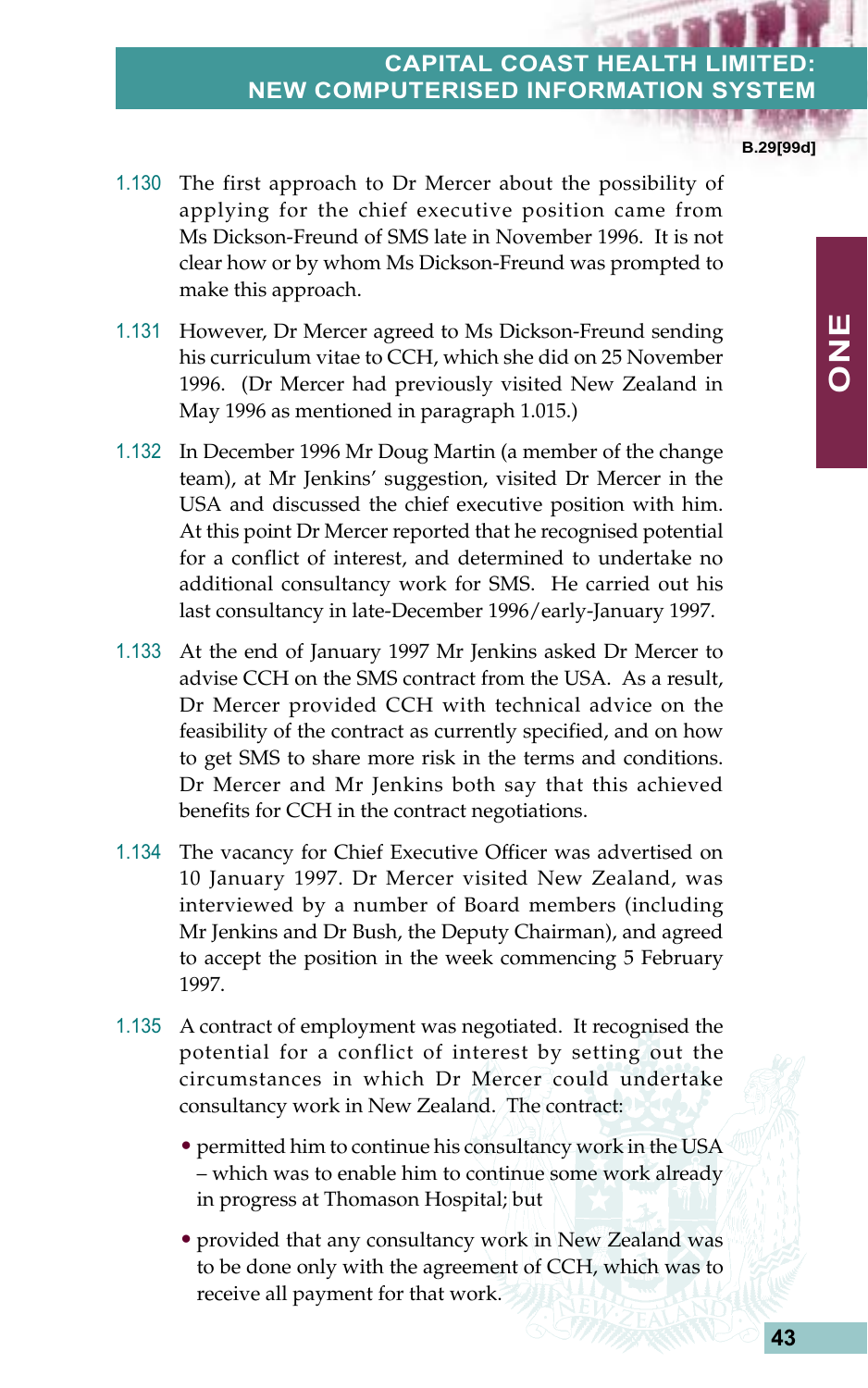- 1.136 Dr Mercer's remuneration from CCH consisted of two components – the amount relating to his duties as Chief Executive Officer and a fixed sum for consultancy work in New Zealand. The latter component had the effect of removing the potential for Dr Mercer to increase his income by carrying out consultancy work in New Zealand.
- 1.137 Dr Mercer was not involved in CCH's evaluation and selection of the SMS system. The ISSC had made its recommendation to the Board regarding SMS, SMS had been advised that it was the preferred bidder, and negotiations were proceeding with SMS, before Dr Mercer agreed to his curriculum vitae being forwarded to CCH. His only involvement with the purchase of the SMS system was in assisting Mr Jenkins to negotiate the contract to ensure that the conditions obtained were advantageous to CCH.

#### *Conclusion*

1.138 People not aware of all the facts as we have described them may have formed the perception that there was a conflict of interest. However, nothing has come to our attention to lead us to the view that any conflict of interest in fact existed – in the case of either Mr Jenkins or Dr Mercer – in selecting and contracting with SMS as the preferred supplier of CCH's new IT system.

## **Acting Within Delegated Authority**

- 1.139 Mr Jenkins personally took charge of the negotiations with SMS from the time he wrote to SMS on 21 November 1996 (see paragraph 1.069). His position as Acting Executive Chairman can be presumed to import sufficient authority for him to do so since it did not entail any final expenditure commitment on the part of CCH.
- 1.140 In a report dated 6 March 1997 Mr Jenkins informed the Ministers of Finance and Health, CCMAU, and the Treasury of his intention to enter into an agreement with SMS.